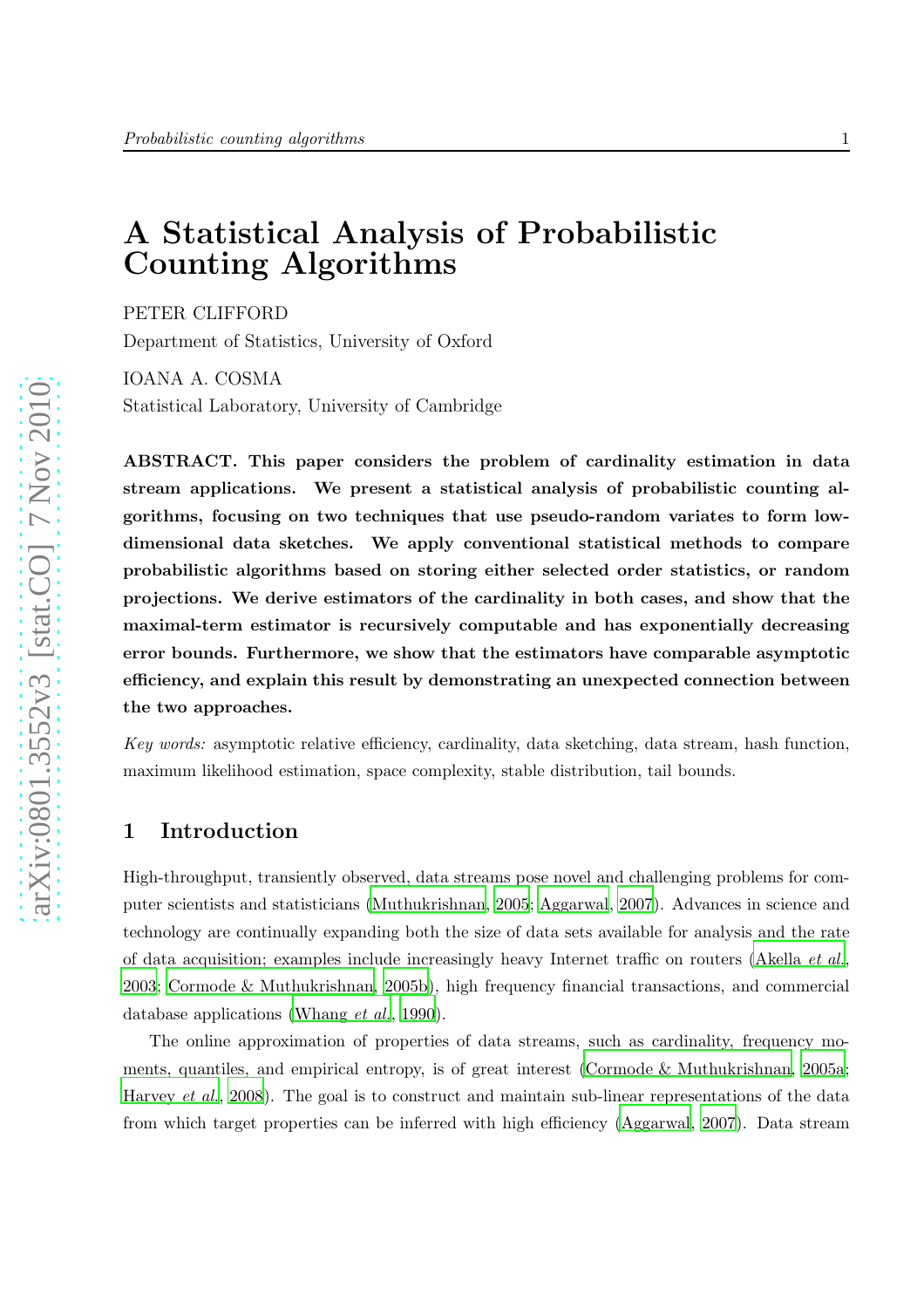algorithms typically allow only one pass over the data, i.e., data are observed, processed to update the representation, and then discarded. By 'efficient' with respect to the inference procedure, we mean that estimators are accurate with high probability. With respect to the handling of data, we mean that the algorithm has fast processing and updating time per data element, uses low storage, and is insensitive to the order of arrival of data. This is in contrast to sampling-based techniques, that are sensitive to the pattern of repetitions in the data.

This article focuses on the problem of estimating the number of distinct items in a data stream when storage constraints preclude the possibility of maintaining a comprehensive list of previously observed items. The number of distinct items or cardinality can, for example, refer to pairs of source-destination IP addresses, observed within a given time window of Internet traffic, monitored for the purpose of anomaly detection, e.g., denial-of-service attacks on the network [\(Giroire](#page-17-1), [2009\)](#page-17-1). There is a surprisingly long history of work on cardinality estimation in the computer science literature, starting from the pioneering work of [Flajolet &](#page-17-2) Martin [\(1985](#page-17-2)), and developed in isolation from mainstream statistical research. Our purpose is to re-analyse these algorithms in 'traditional' statistical terms. The focus will be on comparisons in terms of asymptotic relative efficiency, pivotal quantities, and statistical errors bounds, as opposed to the focus in the computer science literature on storage space and processing time. We will concentrate on sketching algorithms that exploit hash functions to record meaningful information, either by storing order statistics or by random projections.

The paper is organised as follows. In Section [2](#page-2-0) we define terms, such as hash function and hashing, and give a brief and selective history of cardinality estimation algorithms. We then investigate two types of algorithms from a conventional statistical viewpoint, deriving maximum likelihood estimators (MLEs) for methods based on order statistics in Section [3](#page-4-0) and random projections in Section [4.](#page-10-0) For order statistic methods, we show that the choice of sampling distribution is immaterial when sampling from a continuous distribution, but that substantial savings in storage can be achieved by using samples from the geometric distribution without significant reduction in the asymptotic relative efficiency. We also show that these estimators are recursively computable with exponentially decreasing error bounds. We then propose an approximate estimator for projection methods using  $\alpha$ -stable distributions, with  $\alpha$  close to zero. In Section [5](#page-12-0) we compare the two methods and find unexpectedly that, in a certain sense, they are essentially equivalent. Finally, in Section [6,](#page-13-0) we compare the performance of our algorithms to existing benchmark algorithms on simulated data. Section [7](#page-14-0) concludes the paper.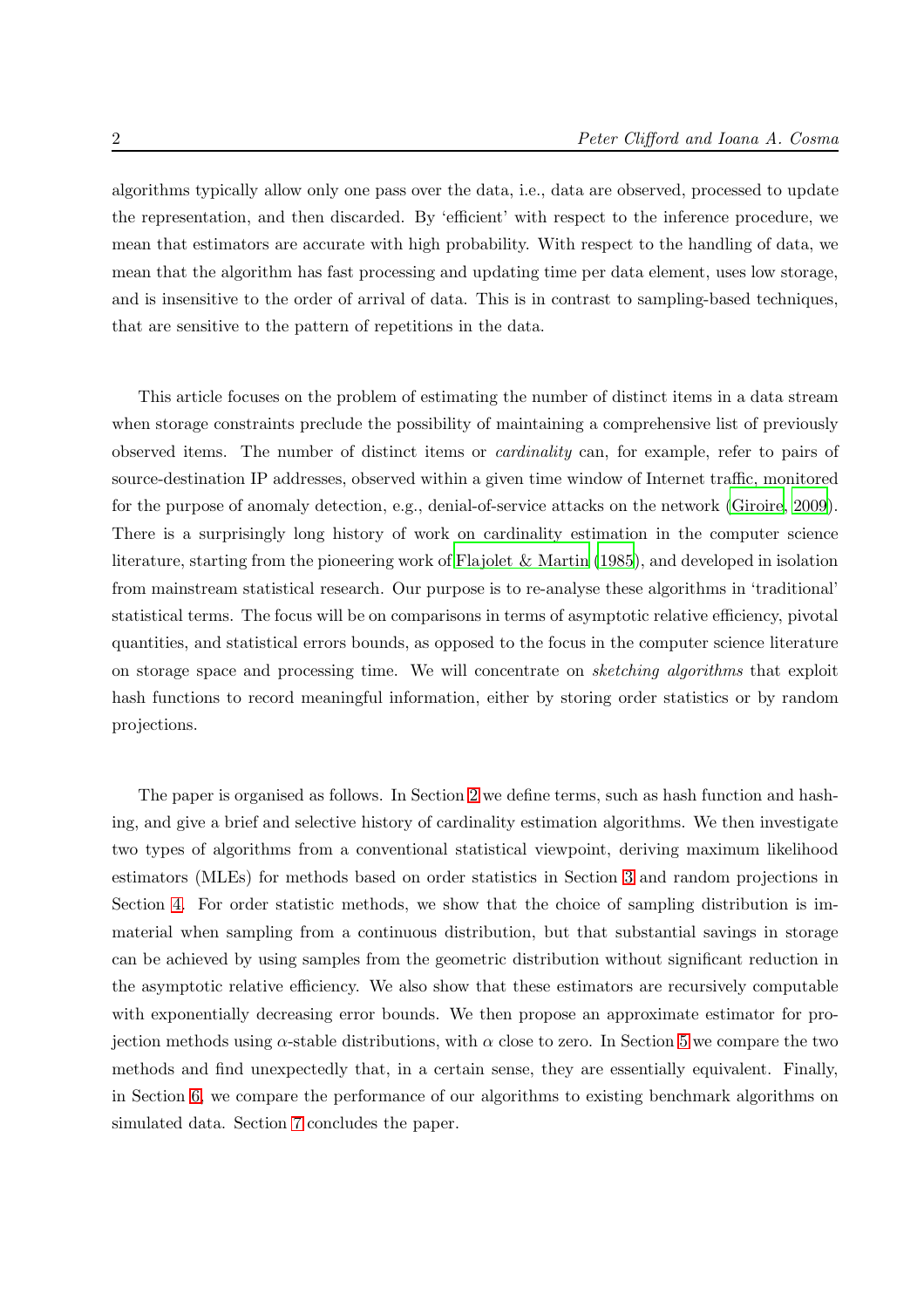# <span id="page-2-0"></span>2 Definitions and history

We define a *discrete data stream* to be a transiently observed sequence of data elements with types drawn from a countable, possibly infinite, set  $\mathcal I$ . At discrete time points  $t = 1, \ldots, T$ , a pair of the form  $(i_t, d_t)$  is observed, where  $i_t \in \mathcal{I}$  is the type of the data element, and  $d_t$  is an integer-valued quantity. Let  $\mathcal{I}_T$  be the set of distinct data types observed by time T.

A basic goal in data stream analysis is to obtain information about the collection  $a(T)$  ${a_i(T), i \in \mathcal{I}_T},$  where  $a_i(T) = \sum_{t=1}^T d_t \mathbb{I}(i_t = i)$  is the cumulative quantity of type i at time T. When there is no possibility of confusion, we write **a** and  $a_i$  for  $\mathbf{a}(T)$  and  $a_i(T)$ , respectively. Our concern will be primarily with the special case when  $d_t > 0, \forall t$ ; the cash register case in the terminology of [Cormode](#page-16-2) *et al.* [\(2003](#page-16-2)). Many summary statistics of interest are functions of  $\bf{a}$ , e.g.,  $c = \sum_{i \in \mathcal{I}_T} \mathbb{I}(a_i(T) > 0)$ , the cardinality of the set  $\mathcal{I}_T$  in the cash register case. Recall that we are assuming that storage constraints make it impossible to know a precisely.

Hashing [\(Knuth](#page-17-3), [1998](#page-17-3)) is a basic tool used in processing data, where the type of data element is identified by a complicated label. Hashing was originally designed to speed-up table lookup for the purpose of item retrieval or for identifying similar items. For example, suppose that data elements are records of company employees, uniquely identified by complicated labels, that must be stored in a table. A hash function can be designed to map the label to an integer value in a given range, called the hash value, indexing the location in the table where the corresponding employee record is stored. [Press](#page-18-2) *et al.* [\(2007\)](#page-18-2) present algorithms for constructing hash functions. Given the hash function and a label, the corresponding record is easily accessible for updating, for example.

In general, a hash function  $h : \mathcal{I} \to \{1, \ldots, L\}$  is a deterministic function of the input in  $\mathcal{I}$  that has low collision probability, i.e.,  $P(h(i) = h(j), i \neq j) < 1/L$ , where a collision occurs if two or more different inputs are mapped to the same hash value [\(Knuth,](#page-17-3) [1998\)](#page-17-3). A truly random hash function maps values in  $\mathcal I$  to  $\{1,\ldots,L\}$  independently; however, no construction exists for such functions. Instead, the requirement for independence is reduced to k-wise independence, where any k distinct values in  $\mathcal I$  are mapped to k independent values in  $\{1,\ldots,L\}$ . [Carter & Wegman \(1979\)](#page-16-3) is the first reference on constructing k-wise independent hash functions.

For our purposes, we can think of a hash function as the mapping between the seed of a random number generator and the first element in the sequence of computer generated pseudo-random numbers, usually uniformly distributed over some range. A collection of independent hash functions  $(h_1, \ldots, h_m)$  then corresponds to the m individual mappings from the seed to the first m elements of a pseudo-random sequence. This method of constructing a hash function mapping to pseudorandom numbers having a given distribution is known as the *method of seeding*. [Nisan \(1992](#page-18-3)) shows that there exists an explicit implementation of a pseudo-random number generator that converts a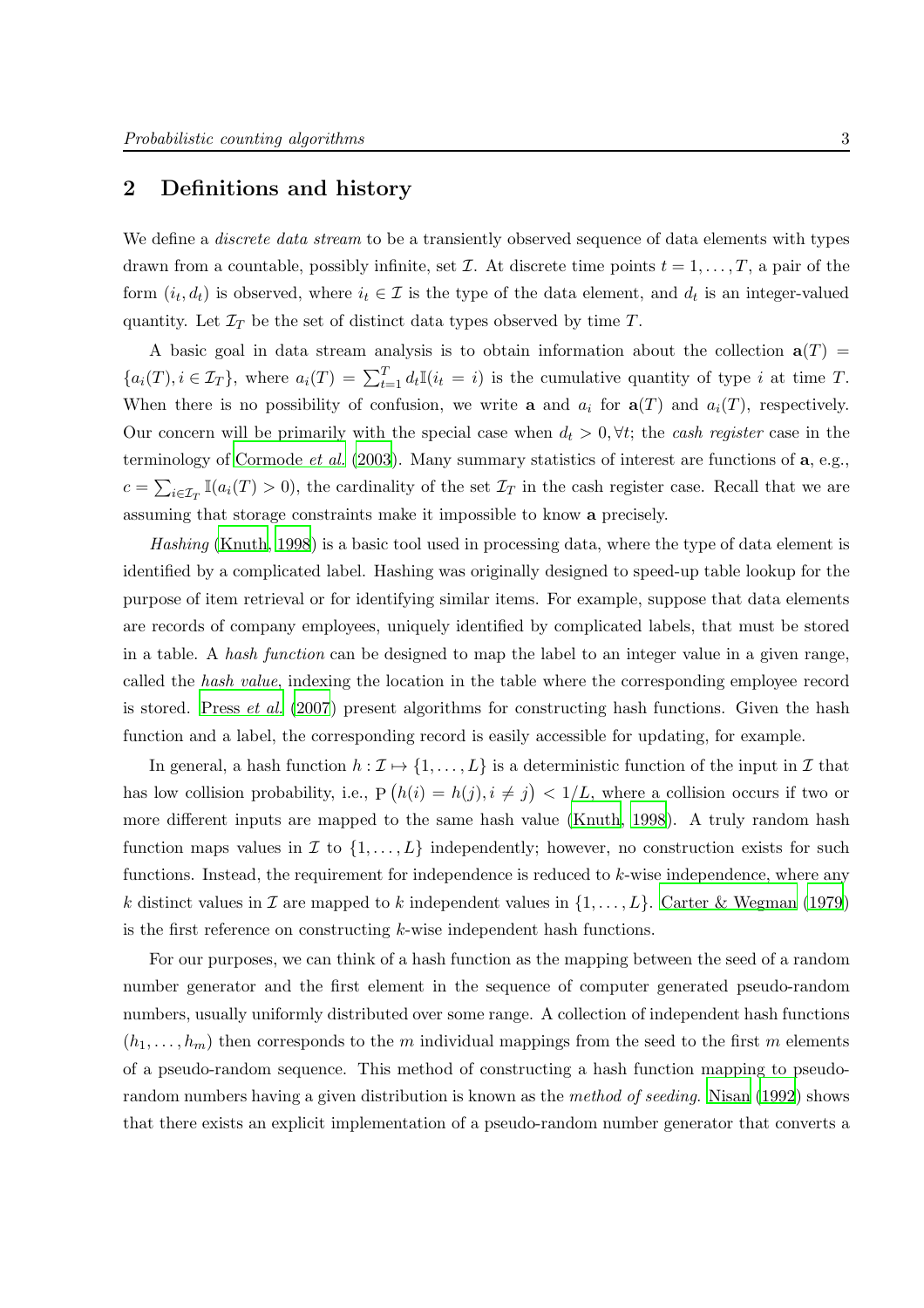random seed, i.e., in our case, an element in  $\mathcal{I}$ , to a sequence of bits, indistinguishable from truly random bits. Hence, we can assume throughout that the sequences underlying our hash functions are truly random.

### 2.1 Probabilistic counting

[Flajolet & Martin \(1985](#page-17-2)) introduce the idea of independently hashing each element  $i \in \mathcal{I}_T$  to a long string of pseudo-random bits, uniformly distributed over a finite range. Let  $\rho(i)$  denote the rank of the first bit 1 in  $h(i)$ . The algorithm stores and updates a bitmap table of all the values of  $\rho$  observed, and returns an asymptotically unbiased estimate of the cardinality based on the quantity max  $\{r; [1, \ldots, r] \subseteq \{\rho(i), i \in \mathcal{I}_T\}\}\.$  The LogLog counting algorithm [\(Durand & Flajolet](#page-16-4), [2003\)](#page-16-4) estimates the cardinality from the summary statistic  $\max_{i \in I_T} \rho(i)$ , avoiding the need for the bitmap table. The algorithm offers an improvement in terms of storage requirements, for given accuracy, by storing small bytes rather than integers. The Hyper-LogLog counting algorithm [\(Flajolet](#page-17-4) et al., [2007](#page-17-4)) improves the accuracy further by proposing a harmonic mean estimator based on this maximum statistic. The latter algorithm is particularly well suited for large scale cardinality estimation problems. Chen  $\&$  Cao (2009) develop an algorithm that combines hashing to bit patterns with sampling at an adaptive rate. They show empirically that their algorithm outperforms Hyper-LogLog for small to medium scale problems, but lack theoretical justification of this claim.

Instead of estimating the cardinality from bit patterns, [Giroire \(2009\)](#page-17-1) hashes the data types uniformly to pseudo-random variables in (0,1), stores order statistics of hash values falling in disjoint subintervals covering this range, and averages cardinality estimates over these subintervals. This approach is called *stochastic averaging* and was introduced by [Flajolet & Martin \(1985](#page-17-2)). The Min-Count algorithm [\(Giroire, 2009](#page-17-1)) stores the third order statistic, and employs a logarithmic family transformation. Table [1](#page-4-1) shows that these estimators have comparable precision. The asymptotic relative efficiency (ARE) is defined as the ratio of  $c^2/m$  to the asymptotic variance of the estimator. [Chassaing & Gerin \(2006](#page-16-6)) show that, in a large class of nearly-unbiased cardinality estimators based on order statistics, the variance of an estimator is lower-bounded approximately by  $c^2/m$ , where stochastic averaging over  $m$  intervals is employed. This equals the asymptotic variance of our estimator based on order statistics from Section [3.](#page-4-0)

Projection methods for  $l_{\alpha}$  norm estimation with streaming data are described in [Indyk \(2006](#page-17-5)) for  $\alpha \in \{1,2\}$ , and references therein. The idea is to hash distinct data types  $i_t$  to independent copies of  $\alpha$ -stable random variables, and store weighted linear combinations of the hash values. Exploiting properties of the stable law, [Cormode](#page-16-2) et al. [\(2003](#page-16-2)) approximate the cardinality using estimates of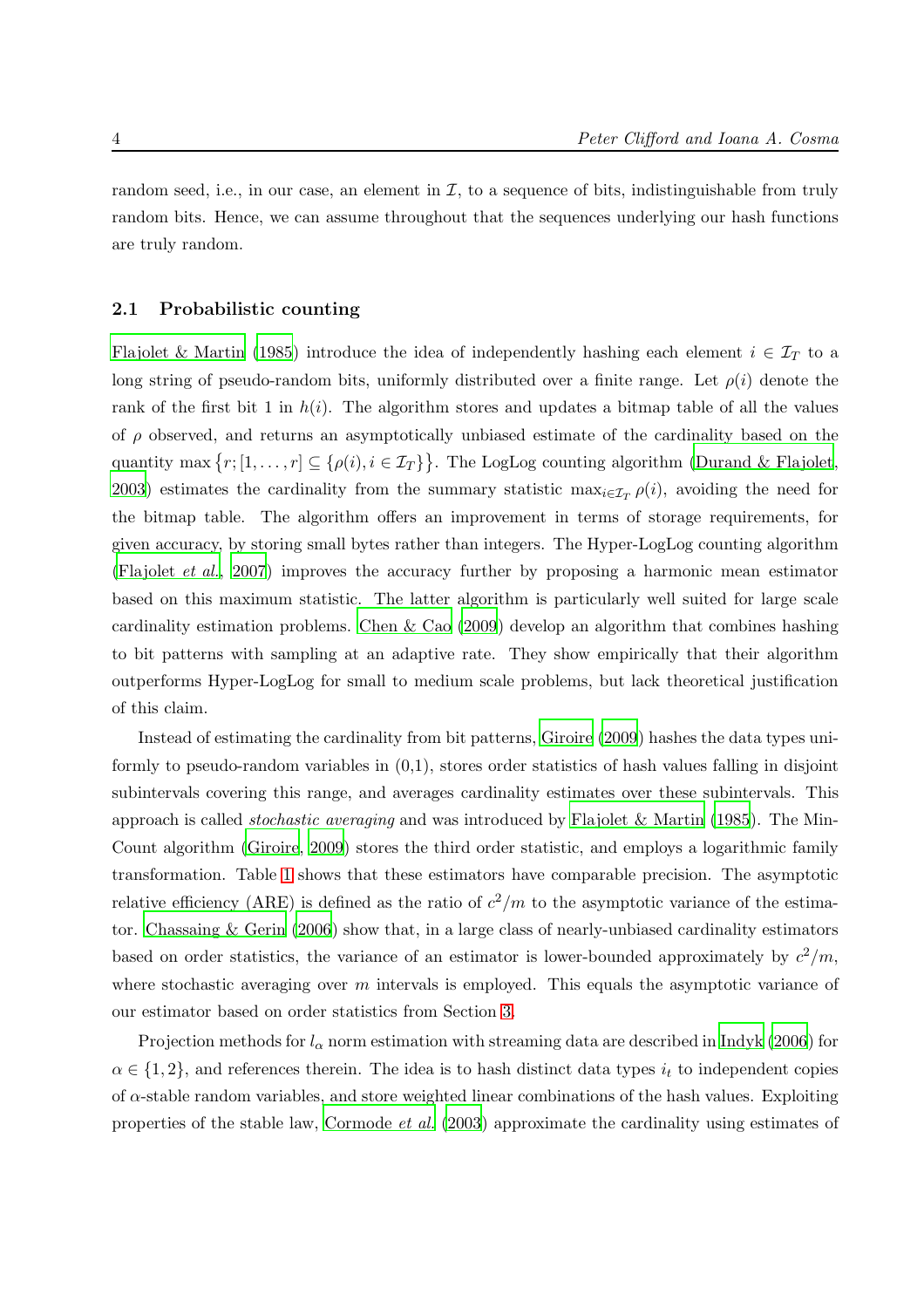| Table 1: A comparison of cardinality estimation algorithms based on hashing and storing order    |  |  |  |  |
|--------------------------------------------------------------------------------------------------|--|--|--|--|
| statistics, or random projections. The first four algorithms apply stochastic averaging with $m$ |  |  |  |  |
| subintervals. Float stands for floating point number.                                            |  |  |  |  |

<span id="page-4-1"></span>

| Algorithm                                           | $\cos t$                  | $_{\rm ARE}$ |
|-----------------------------------------------------|---------------------------|--------------|
| Probabilistic counting (Flajolet $\&$ Martin, 1985) | $m$ integers (16-32 bits) | 1.64         |
| LogLog (Durand $\&$ Flajolet, 2003)                 | $m$ small bytes (5 bits)  | 0.592        |
| Hyper-LogLog (Flajolet $et al., 2007$ )             | $m$ small bytes           | 0.925        |
| MinCount (Giroire, 2009)                            | $m$ floats (32-64 bits)   | 1.00         |
| Maximal-term (continuous)                           | $m$ floats                | 1.00         |
| Maximal-term (geometric, $q = 1/2$ )                | $m$ integers              | 0.930        |
| Maximal-term(geometric, $q = 10/11$ )               | $m$ integers              | 0.999        |
| Random projections (Proposition 6)                  | $m$ floats                | 1.00         |
| Random projections (Cormode et al., 2003)           | $m$ floats                | 0.481        |

 $l_{\alpha}$  with  $\alpha$  close to zero. The seminal paper of Alon *[et al.](#page-16-7)* [\(1999](#page-16-7)) is the first attempt at obtaining tight lower bounds on the space complexity of approximating the cardinality of a simple data stream. [Bar Youssef](#page-16-8) *et al.* [\(2002\)](#page-16-8) present the best previous  $(\epsilon, \delta)$ -approximation of the cardinality of a simple data stream in terms of space requirements, namely  $O(1/\epsilon^2 \cdot \log(\log c) \cdot \log(1/\delta));$ this work is the first to make no assumptions on the existence of a truly random hash function. An estimator  $\hat{c}$  is said to be an  $(\epsilon, \delta)$ -approximation of c, for some  $\epsilon, \delta > 0$  arbitrarily small, if  $P(|\hat{c} - c| > \epsilon c) \leq \delta$ . [Indyk & Woodruff \(2003](#page-17-6)) show that the dependence of the space requirement on  $\epsilon$  through the factor  $1/\epsilon^2$  cannot be reduced to  $1/\epsilon$ . [Kane](#page-17-7) *et al.* [\(2010](#page-17-7)) offer the best algorithm for an  $(\epsilon, \delta)$ - approximation of the cardinality of a simple data stream with space requirement of  $O(1/\epsilon^2 + \log(c))$ , and no assumptions on the existence of a truly random hash function. For a general data stream, the  $(\epsilon, \delta)$ -approximation of [Cormode](#page-16-2) et al. [\(2003](#page-16-2)) requires a data sketch of length  $O(1/\epsilon^2 \cdot \log(1/\delta))$ ; this result is obtained from Chernoff bounds on tail probabilities of the estimator  $\hat{c}$ . We employ the same approach in Section [3.3](#page-9-0) to derive storage requirements for our algorithms.

### <span id="page-4-2"></span><span id="page-4-0"></span>3 Order statistics

### 3.1 Continuous random variables

A data stream in the cash register case provides data elements of the form  $(i_t, d_t)$ , where  $i_t \in \mathcal{I}_T$ , and  $d_t > 0$ , for  $t = 1, \ldots, T$ . We start with a simple adaptation of the ideas of [Flajolet & Martin](#page-17-2) [\(1985](#page-17-2)) and [Giroire \(2009](#page-17-1)), which we call the maximal-term data sketch. At time t, the data type  $i_t$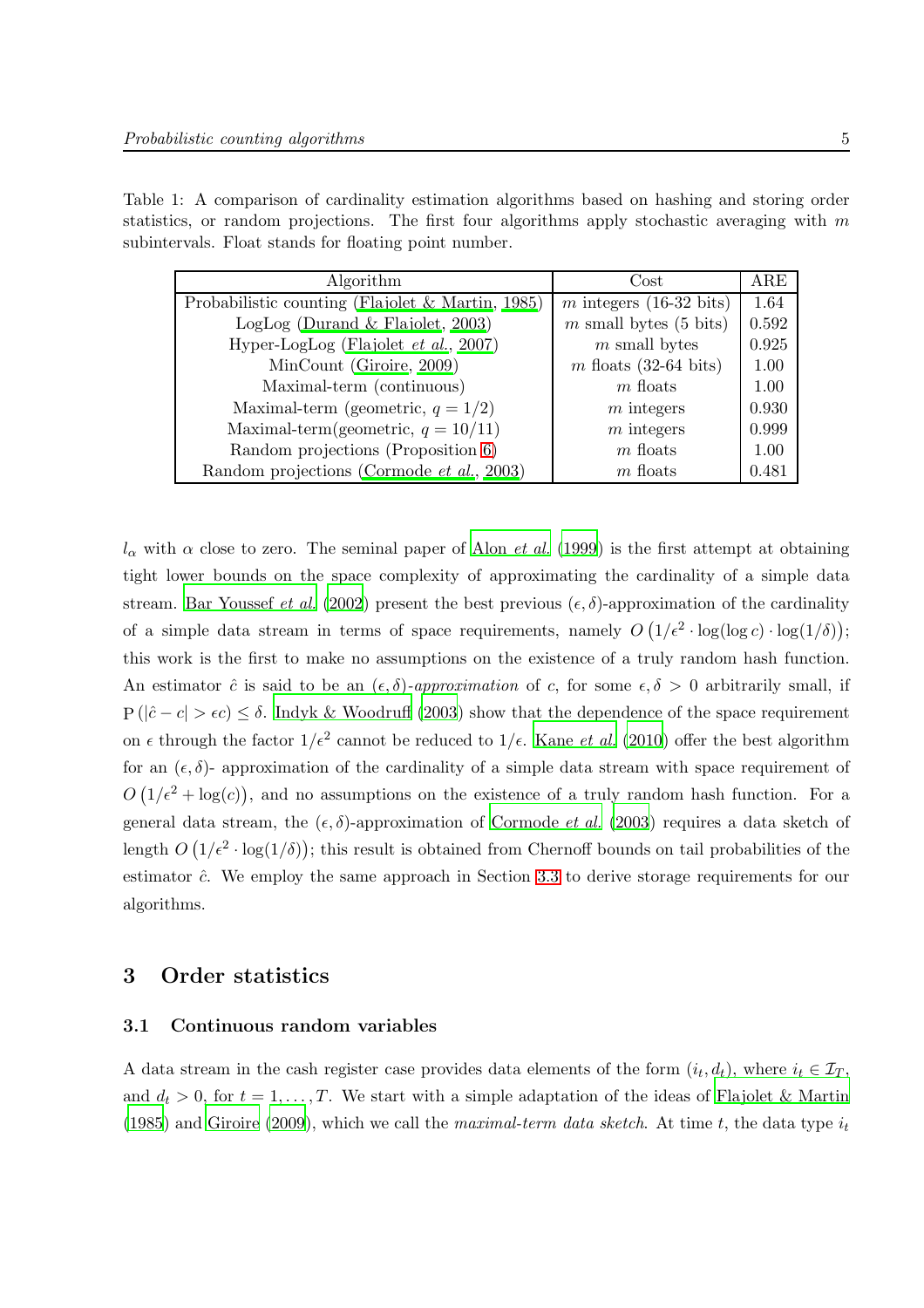is used as the seed of a random number generator to produce the first pseudo-random number  $h(i_t)$ uniformly distributed on (0,1). Write  $h(i_t) \sim U(0, 1)$ . The algorithm records  $h^+$ , the maximum value of  $h(i_t)$ , as the stream is processed, restarting the random number generator with the seed  $i_t$  at each stage. Note that if a particular data type is seen more than once, the value of  $h^+$  is unchanged, but whenever a new type  $i_t$  is observed, there is a chance that  $h^+$  will increase.

For the idealised U(0, 1) hash function, the variable  $Y = h^+$  has density  $f(y; c) = cy^{c-1}$ ,  $y \in$  $(0, 1)$ , since it is the maximum of c independent  $U(0, 1)$  variables, where c is the unknown cardinality. The quantity c is then an unknown parameter to be estimated by standard statistical methods. To increase the efficiency in estimating c, we sample m successive values  $h_1(i_t), \ldots, h_m(i_t)$  from the random number generator at each stage, and store  $Y_j = h_j^+, j = 1, \ldots, m$ , thus obtaining a sample of size m from  $f(y; c)$ .

<span id="page-5-0"></span>**Proposition 1.** The MLE of c based on  $(Y_1, \ldots, Y_m)$  is  $\hat{c} = -m/\sum_{j=1}^m \log Y_j$  with asymptotic distribution Normal $(c, c^2/m)$  as  $m \to \infty$ . The expression  $-c \sum_{j=1}^{m} \log(Y_j) \sim \text{Gamma}(m, 1)$  can be used as a pivot in setting exact confidence intervals for c.

Proof. Using standard sampling theory.

Asymptotically,  $\hat{c}$  is unbiased and approximately normally distributed with standard error  $\hat{c}/\sqrt{m}$ , so that by storing  $m = 10,000$  values, for example, we can obtain an estimate of c to within  $2\%$  with  $95\%$  confidence, regardless of the size of c.

Remark 1. When estimating an integer valued parameter, such as the cardinality, the derivatives involved in the standard derivation of the large sample distribution of the MLE cannot be calculated. Nevertheless, equivalent results can be derived in terms of finite differences, and since the standard deviation of the estimators we consider is of the order of c, with c large, the use of derivatives can be justified. [Hammersley \(1950\)](#page-17-8) provides an early discussion of these issues.

Note that the maximal-term sketch does not allow deletions in the stream, i.e.,  $d_t < 0$ , since it does not take into account the value of  $d_t$ , and thus cannot modify the quantities  $Y_j$  if  $a_{i_t}$  becomes zero. In contrast, the method of data sketching via random projections in Section [4](#page-10-0) allows deletions and permits the estimation of  $\sum_{i\in\mathcal{I}_T}\mathbb{I}(a_i(T)>0)$ , provided that  $a_i(T)\geq 0$  whenever the estimation procedure is applied.

#### 3.1.1 Using the kth order statistic

A possible improvement might be to store the kth order statistic of the hash values rather than  $h^+$ .

 $\Box$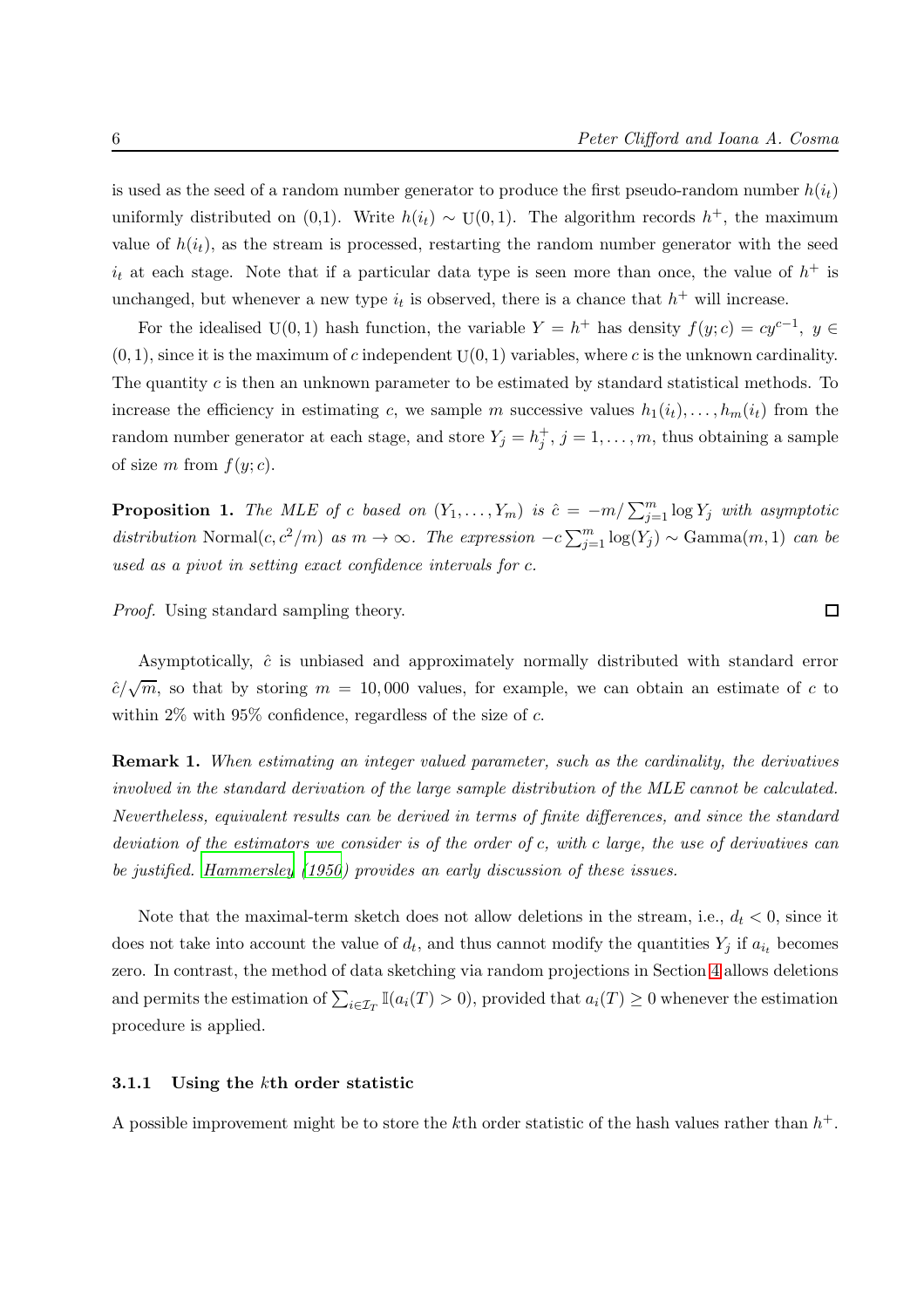**Proposition 2.** For  $k < c$ , let  $Y_j$  denote the kth order statistic of the hash values from the jth hash function  $h_j \sim U(0,1), j = 1, \ldots, m$ . The MLE  $\hat{c}$  of c based on  $Y_1 = y_1, \ldots, Y_m = y_m$  is the unique root of

<span id="page-6-0"></span>
$$
\log\left(\prod_{j=1}^{m} y_j\right) + \sum_{i=1}^{k} \frac{m}{\hat{c} - i + 1} = 0.
$$
 (1)

When c is large, the root is given approximately by  $\hat{c} = k \left(1 - \prod_{j=1}^m y_j^{1/m}\right)$  $\binom{1/m}{j}^{-1}$ , with standard error approximately  $\hat{c}/\sqrt{km}$ . Furthermore, the estimator in [\(1\)](#page-6-0) is recursively computable.

Proof. The first part of the proof is straightforward. For the second, recall that a sequence of statistics  $T_m(x_1, \ldots, x_m)$  is said to be *recursively computable* if

$$
T_m(x_1,\ldots,x_m)=T_m(z_1,\ldots,z_m)\Rightarrow T_{m+1}(x_1,\ldots,x_m,w)=T_{m+1}(z_1,\ldots,z_m,w), \forall m\in\mathbb{N};
$$

see for example [Lauritzen \(1988](#page-17-9)) who proves, for independent random variables  $X_1, \ldots, X_m$ , that if  $T_m(X_1,\ldots,X_m)$  is minimal sufficient, then the sequence  $T_m$ ,  $m\geq 1$  is recursively computable. This property of sufficient statistics was first remarked by [Fisher \(1925](#page-16-9)). It follows from a theorem of Lehmann & Scheffé (1950) that the statistic  $T_m(Y_1, \ldots, Y_m) = \prod_{j=1}^m Y_j$  is minimal sufficient for  $c$ , so  $\hat{c}$  is also minimal sufficient and hence recursively computable.  $\Box$ 

The property of recursive computability is particularly important when dealing with massive data sets due to constraints on available storage. For example, suppose two independent estimates,  $\hat{c}_1$  and  $\hat{c}_2$ , of the cardinality c are available, based on samples of size  $m_1$  and  $m_2$ . By substituting the estimates in [\(1\)](#page-6-0), the associated product terms can be recovered; the combined estimate can then be obtained by combining the products and using [\(1\)](#page-6-0) once again with  $m = m_1 + m_2$ . When c is large, the combined estimate is approximated by

$$
\frac{k}{1 - [(1 - k/\hat{c}_1)^{m_1} (1 - k/\hat{c}_2)^{m_2}]^{1/(m_1 + m_2)}}.
$$

Furthermore, we remark that to keep a record of the kth order statistic for each of the m subsets as the stream is processed requires storing  $km$  values. However, since the standard error of  $\hat{c}$  is approximately  $\hat{c}/\sqrt{km}$  for large m, there is no gain in accuracy relative to the storage requirement.

We also note that there is no advantage in using a hash function  $h$  that maps to a continuous distribution F other than  $U(0, 1)$ . The MLE of the maximal-term data sketch merely becomes

<span id="page-6-1"></span>
$$
\hat{c} = -\frac{m}{\sum_{j=1}^{m} \log F(M_j)}, \quad \text{where } M_j = \max_{i \in \mathcal{I}_T} h_j(i), \tag{2}
$$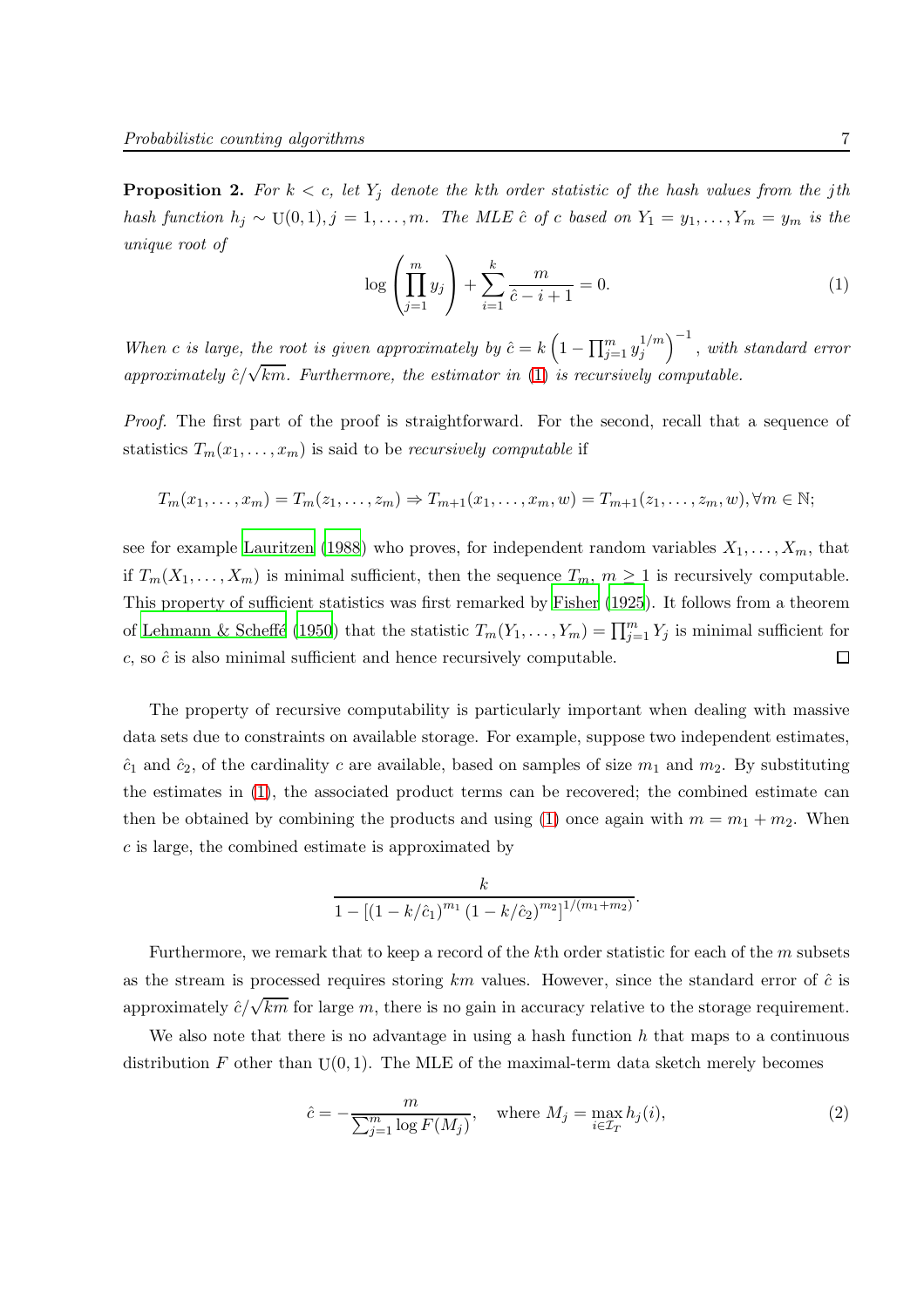<span id="page-7-0"></span>which has the same distribution as  $\hat{c}$  in Proposition [1.](#page-5-0)

### 3.2 Discrete random variables

Hashing to integer values rather than floating point numbers requires less storage, a priority when handling massive data streams. We show that the loss of statistical efficiency is negligible when integer-valued hash functions are chosen appropriately. We first consider hashing to Bernoulli random variables, not previously considered in the literature, and then to geometric random variables.

### 3.2.1 Data sketching with Bernoulli random variables

To implement hashing to a Bernoulli variable, we start with an array of 0s of length  $m$  and then change the jth element to 1 if  $h_i(i_t) < p$ , where, as before,  $h_i(i_t)$  is the jth simulated  $U(0, 1)$ variable from the seed  $i_t$ ,  $j = 1, \ldots, m$ . The value of p is chosen to maximise Fisher's information.

Proposition 3. Fisher's information for a Bernoulli hash functions with probability p is maximised with  $p_{\text{max}} = 1 - \exp(-\lambda_0/c) \approx \lambda_0/c$ , for large c, where  $\lambda_0 = 2 + W(-2e^{-2}) \approx 1.594$ , and W is Lambert's function. The asymptotic relative efficiency of the MLE of c with Bernoulli hashing  $(p = \lambda/c)$ , relative to the estimator obtained with a continuous hash function, is  $\lambda^2/(e^{\lambda} - 1)$  for large c.

This result enables lower bounds on the asymptotic relative efficiency to be specified. For example, if c is known in advance to lie in  $(0.3c_0, 4.3c_0)$  for some fixed  $c_0$ , then with  $p = 1/c_0$  the ARE is at least 25%. Consequently, 4m bits of storage suffice to provide the same accuracy as storing  $m$  floating point numbers when hashing to continuous random variables.

*Proof.* After processing the data stream we have observations from  $m$  Bernoulli variables, each with probability  $P = 1 - (1 - p)^c$ . Fisher's information for P is  $m/(P(1 - P))$  and hence the information for  $c$  is

$$
I(c) = \frac{m}{P(1 - P)} \left(\frac{dP}{dc}\right)^2 = \frac{mq^c (\log q)^2}{1 - q^c},
$$

where  $q = 1 - p$ . Substituting  $q = \exp(-\lambda/c)$  gives  $I(c) = mc^{-2}\lambda^2/(e^{\lambda} - 1)$ . Since Fisher's information using continuous variables is  $m/c^2$ , this gives the asymptotic relative efficiency as claimed. The Fisher information from Bernoulli hashing attains its maximum when  $\lambda$  is the positive root of  $\lambda = 2(1 - \exp(-\lambda))$ , which can be expressed in terms of Lambert's W function and is given approximately by  $\lambda_0 = 1.594$ .  $\Box$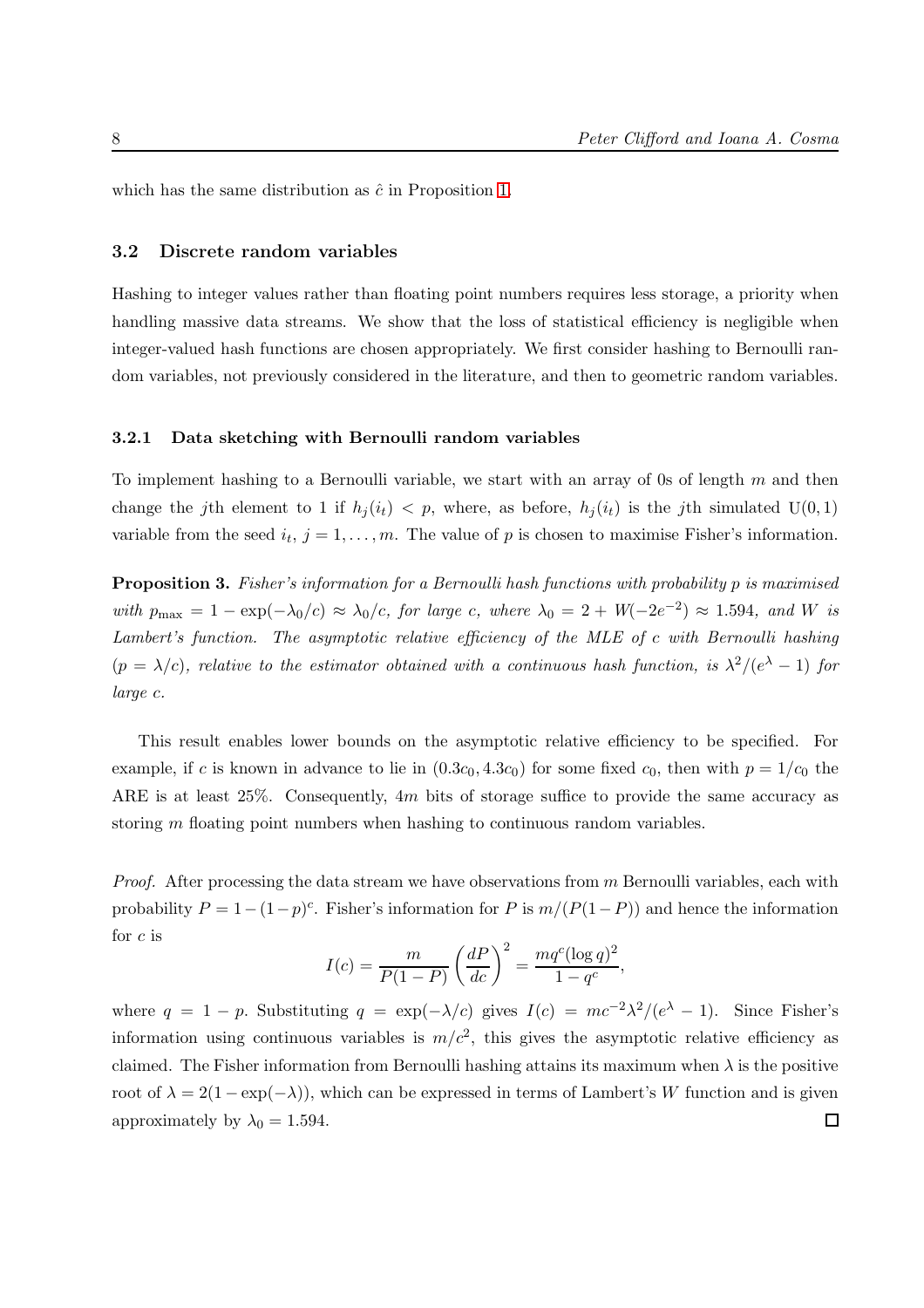#### 3.2.2 Geometric random variables

Suppose that the hash function maps to a geometric random variable with cumulative distribution function  $G_p(x) = 1 - q^x$ , with  $p + q = 1$ ,  $x = 1, 2, \ldots$  We note that  $p = 1/2$  is the case analysed by [Durand & Flajolet \(2003\)](#page-16-4) and [Flajolet](#page-17-4) et al. [\(2007](#page-17-4)). As before, for the maximal-term data sketch, we store  $Y_j = h_j^+ = \max\{h_j(i_t); i_t \in \mathcal{I}_T\}, j = 1, \ldots, m$ , where  $h_j(i_t)$  are independently simulated from  $G_p$  by the method of seeding, and estimate c based on the random sample  $Y_1 = y_1, \ldots, Y_m =$  $y_m$ . Let  $G_p^c$  be the distribution function of the maximum of c independent  $G_p$  variables.

<span id="page-8-1"></span>**Proposition 4.** The MLE of c based on a sample  $Y_1 = y_1, \ldots, Y_m = y_m$  drawn from  $G_p^c$  satisfies

<span id="page-8-0"></span>
$$
\sum_{i=1}^{m} \frac{\log (1 - q^{y_i})(1 - q^{y_i})^{\hat{c}} - \log (1 - q^{y_i - 1})(1 - q^{y_i - 1})^{\hat{c}}}{(1 - q^{y_i})^{\hat{c}} - (1 - q^{y_i - 1})^{\hat{c}}} = 0.
$$
\n(3)

In the limit as  $m \to \infty$ , the distribution of  $\hat{c}/c$  is asymptotically normal with mean 1 and variance  $1/(m\psi_c)$  where  $\psi_c$  can be approximated by

$$
\psi_{\infty} = \sum_{k=-\infty}^{\infty} \frac{q^{2k} (q^{-1} - 1)^2}{\left[\exp(q^{k-1}) - \exp(q^k)\right]},
$$

for large c.

Proof. The log-likelihood function is

$$
L(y_1,\ldots,y_m;c)=\sum_{j=1}^m\log\left\{(1-q^{y_j})^c-(1-q^{y_j-1})^c\right\}.
$$

Formally differentiating with respect to  $c$ , we have the score function as given in  $(3)$ . Squaring and taking expectations in the case  $m = 1$ , we have Fisher's information per observation:

$$
I(c) = \sum_{y=1}^{\infty} \frac{[\log(1-q^y)(1-q^y)^c - \log(1-q^{y-1})(1-q^{y-1})^c]^2}{(1-q^y)^c - (1-q^{y-1})^c}.
$$

As  $m \to \infty$ , from the usual large sample theory of maximum likelihood estimation,  $\hat{c}/c$  is asymptotically normally distributed with mean 1 and variance  $1/(m\psi_c)$  where  $\psi_c = c^2 I(c)$ . Now let  $c \to \infty$ through the sequence  $c = q^{-r}$ , where r is a positive integer. Writing  $y = r + k$ , we have

$$
\lim_{c \to \infty} c^2 I(c) = \sum_{k=-\infty}^{\infty} \frac{q^{2k} (q^{-1} - 1)^2}{[\exp(q^{k-1}) - \exp(q^k)]},
$$

as claimed.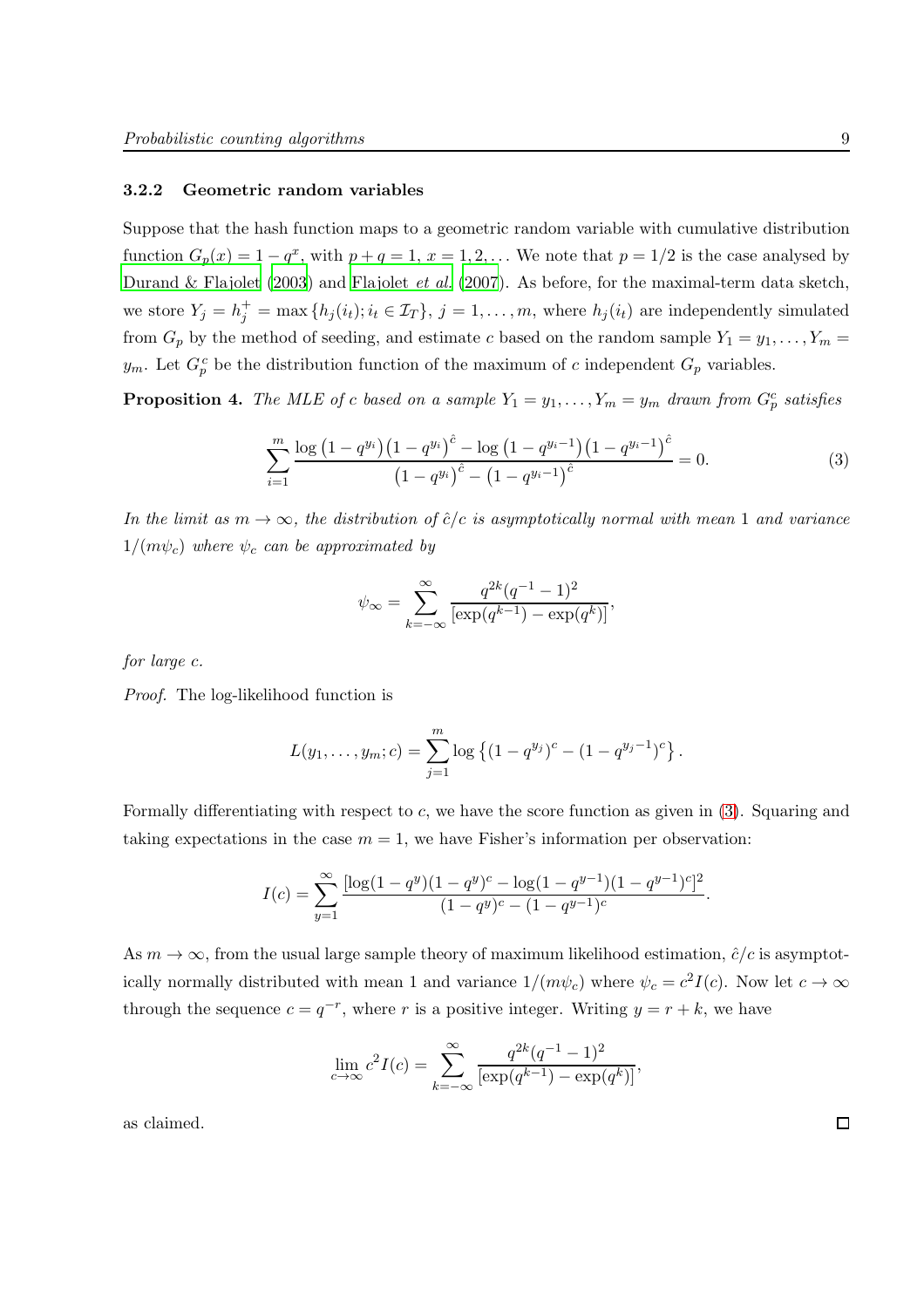In practice, to solve for  $\hat{c}$  in [\(3\)](#page-8-0), one iteration of the Newton-Raphson algorithm started from a consistent estimator of c produces an asymptotically efficient estimator [\(Rao, 1973](#page-18-4)). A consistent estimator is  $\hat{c} = \log(r/m)/\log(1-q^n)$ , where  $r = |\{y_j; y_j \le n\}|$  and  $n = \lfloor \log_q(1/2) \rfloor$ , if  $r \ne 0$ , else, set  $\hat{c} = T$ , the length of the stream observed.

The statistical efficiency of the maximal-term MLE in the geometric case can be made arbitrarily close to that in the continuous case. For large  $c$ , the Fisher information is an increasing function of q as  $q \to 1$ . In particular, for  $q = 10/11$ , the ARE of the estimator of c based on a sample of maxima from  $G_p$  as compared to the estimator based on a random sample of maxima from any continuous distribution is 0.9985. For the special case considered by [Durand & Flajolet \(2003](#page-16-4)) and [Flajolet](#page-17-4) *et al.* [\(2007](#page-17-4)) with  $p = 1/2$ , the asymptotic relative efficiency is 0.9304.

We note that the estimator  $\hat{c}$ , based on a sample of maxima from  $G_p$ , does not have the property of recursive computability, unlike the estimator in the continuous case. Nevertheless, when  $q$ approaches 1, the geometric distribution is well approximated by the exponential distribution with parameter  $\lambda = -\log q$ , so the log-likelihood is approximately

$$
L(y_1,\ldots,y_m;c)=m\log(c\lambda)+(c-1)\sum_{j=1}^m\left\{\log\left(1-e^{-\lambda y_j}\right)\right\}-\lambda\sum_{j=1}^m y_j.
$$

For this distribution, the statistic  $S_m = \prod_{j=1}^m (1 - e^{-\lambda Y_j}) = \prod_{j=1}^m (1 - q^{Y_j})$  is sufficient for the parameter c, and the MLE is  $\hat{c} = -m/\log S_m$ , so that, to this degree of approximation, recursive estimation is possible.

### <span id="page-9-0"></span>3.3 Storage requirements

In this section we determine exponentially decreasing upper bounds on the tail probabilities of our estimators, and show that in the geometric case, the storage requirement of an algorithm implementing the estimation procedure attains the tight lower bound of [Indyk & Woodruff \(2003](#page-17-6)).

<span id="page-9-1"></span>**Proposition 5.** In the continuous case, the tail error bounds for the estimator  $\hat{c}$  given in [\(2\)](#page-6-1) are

$$
P(\hat{c} \ge (1+\epsilon)c) \le \exp(-m\epsilon^2/C_1)
$$
, and  $P(\hat{c} \le (1-\epsilon)c) \le \exp(-m\epsilon^2/C_2)$ ,

where

$$
C_1 = \frac{\epsilon^2 (1+\epsilon)}{-\epsilon + (1+\epsilon) \log(1+\epsilon)}, \ C_2 = \frac{\epsilon^2 (1-\epsilon)}{\epsilon + (1-\epsilon) \log(1-\epsilon)}.
$$

In the limit as  $\epsilon \to 0$ , the constants  $C_1$  and  $C_2$  tend to 2, so for small  $\epsilon$ , the tail error bounds are exponentially decreasing in  $m\epsilon^2$ .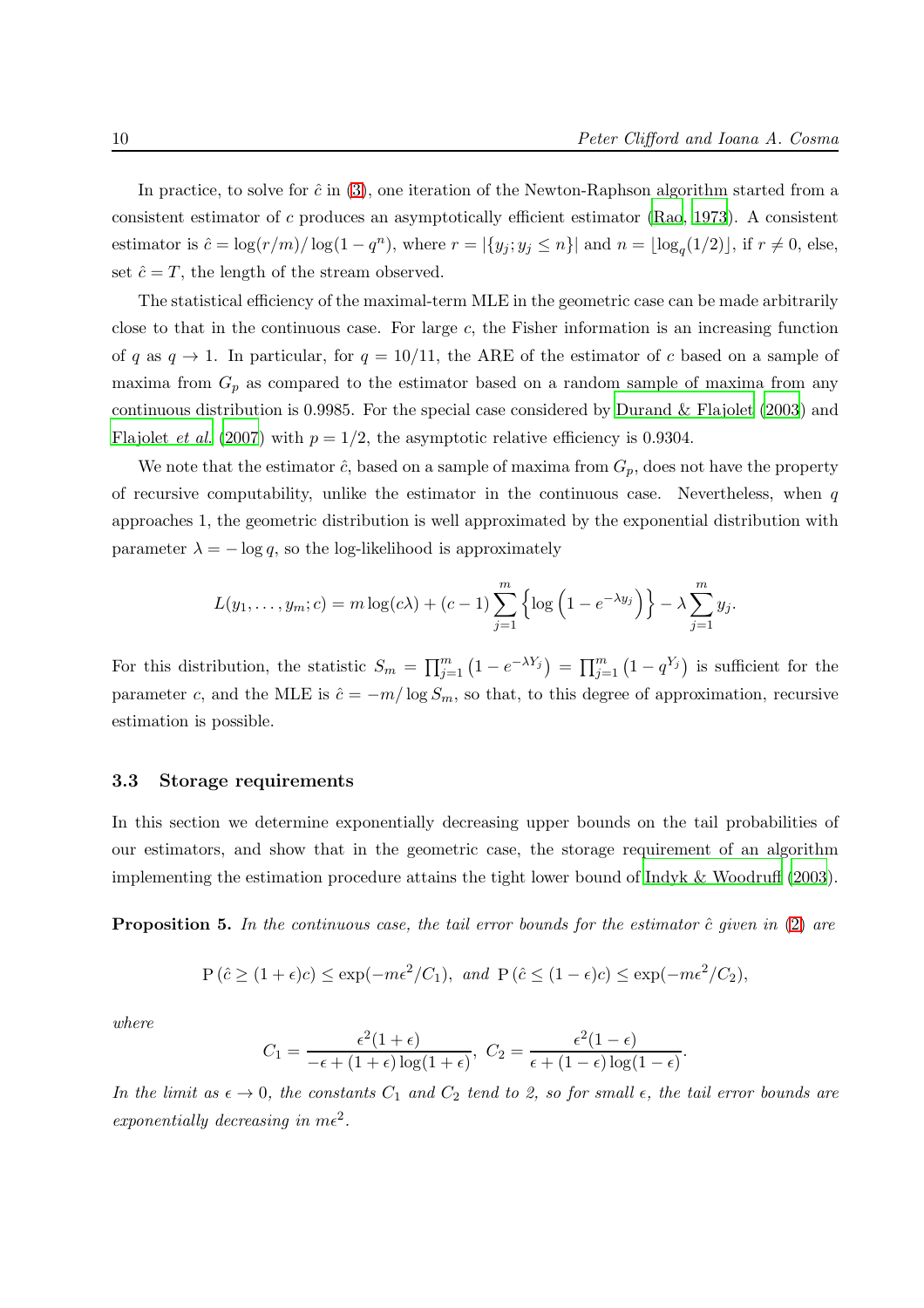*Proof.* In the continuous case, the pivotal quantity  $mc/\hat{c}$  has a Gamma distribution with moment generating function  $(1-t)^m, t < 1$ . The bounds on the tail probabilities are obtained from the moment generating function using the method of [Chernoff \(1952](#page-16-10)).  $\Box$ 

In the discrete geometric case, these results hold to arbitrary accuracy by approximating the geometric distribution by an exponential distribution with mean  $-\log q$  and q close to 1. From Proposition [5,](#page-9-1)  $\hat{c}$  is an  $(\epsilon, \delta)$ -approximation of c provided that  $m = O(\epsilon^{-2})$ . The expected value of the maximum order statistic based on a sample of size c from  $G_p$  is  $O(\log c)$  for fixed p [\(Kirschenhofer & Prodinger, 1993](#page-17-11)). It follows that the space requirement of an algorithm implementing the estimation procedure in the geometric case is of order  $O(\epsilon^{-2} \log(\log c))$ , attaining the tight lower bound of [Indyk & Woodruff \(2003](#page-17-6)).

### <span id="page-10-0"></span>4 Random projections

Data sketching via random projections exploits properties of the  $\alpha$ -stable distribution, introduced by Lévy (1924). The stability property lies at the heart of the random projection method. For simplicity, we restrict attention to positive, strictly stable variables of index  $\alpha$ , for  $\alpha \in (0,1)$ , having Laplace transform  $e^{-\lambda^{\alpha}}$ ,  $\lambda \geq 0$  [\(Feller](#page-16-11), [1971;](#page-16-11) [Zolotarev, 1986](#page-18-6)). Let  $F_{\alpha}$  denote the distribution function. The stability property of  $F_{\alpha}$  is as follows: if  $X_1, X_2 \sim F_{\alpha}$  independently, and  $a_1$  and  $a_2$ are arbitrary positive constants, then

<span id="page-10-1"></span>
$$
a_1 X_1 + a_2 X_2 \stackrel{\mathcal{D}}{=} \left( a_1^{\alpha} + a_2^{\alpha} \right)^{1/\alpha} X, \tag{4}
$$

where  $X \sim F_{\alpha}$  [\(Feller](#page-16-11), [1971](#page-16-11)).

The random projection method for cardinality estimation proceeds as follows [\(Cormode](#page-16-2) *et al.*, [2003](#page-16-2); [Indyk, 2006](#page-17-5)). For  $j = 1, ..., m$  and  $\alpha \in (0, 1)$  fixed, let  $h_j$  be independent hash functions mapping from I to samples from  $F_{\alpha}$ , via the usual method of seeding; in practice, this will involve constructing simulated  $F_{\alpha}$  variables from pairs of  $U(0, 1)$  variables. Then, update and store the projections  $V_j(T) = \sum_{t=1}^T d_t h_j(i_t), j = 1, \ldots, m$ , to give the data sketch  $V_1, \ldots, V_m$ , where we write  $V_j = V_j(T)$  for brevity. By the stability property in [\(4\)](#page-10-1), we have that

<span id="page-10-2"></span>
$$
V_j = \sum_{t=1}^T d_t h_j(i_t) = \sum_{i \in \mathcal{I}_T} a_i h_j(i) \stackrel{\mathcal{D}}{=} \ell_\alpha(\mathbf{a}) X_j,\tag{5}
$$

where  $X_j \sim F_\alpha$  independently for  $j = 1, \ldots, m$ , and  $\ell_\alpha(\mathbf{a}) = (\sum_{i \in \mathcal{I}_T} a_i^\alpha)^{1/\alpha}$ . In other words,  $V_1, \ldots, V_m$  is a sample from a scale family with unknown scale parameter  $\ell_{\alpha}(\mathbf{a})$ . It should be noted that when  $d_t = 1$  for  $t = 1, ..., T$ , then  $\ell_{\alpha}(\mathbf{a}) = \left(\sum_{i \in \mathcal{I}_T} n_i^{\alpha}\right)^{1/\alpha}$ , where  $n_i$  is the number of times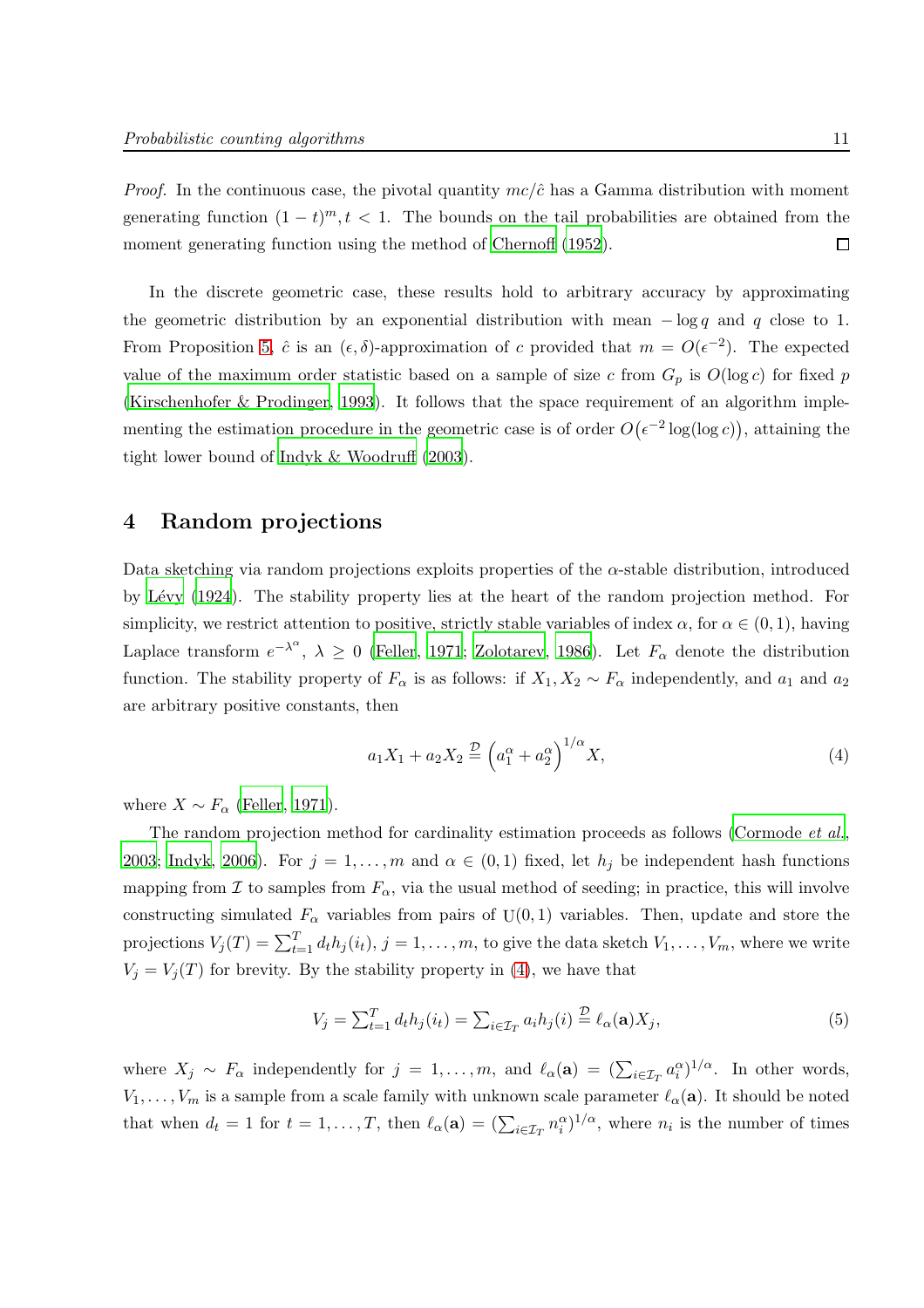that item i is observed in the data stream by time  $T$ .

In principle, calculation of the MLE of the scale parameter,  $\ell_{\alpha}(\mathbf{a})$  in [\(5\)](#page-10-2), is straightforward. Raising this MLE to the power of  $\alpha$  gives the MLE of  $\sum_{i\in\mathcal{I}_T} a_i^{\alpha}$ , and with  $\alpha$  sufficiently small, this produces an approximation to  $\hat{c}$ . In practice there are severe numerical difficulties in obtaining the MLE when  $\alpha$  is small [\(Nolan, 1997](#page-18-7), [2001\)](#page-18-8).

Instead, [Cormode](#page-16-2) et al. [\(2003](#page-16-2)) estimate  $\ell_{\alpha}(\mathbf{a})$  by  $\tilde{V}/\tilde{\mu}$ , where  $\tilde{V}$  is the sample median of  $\{V_1,\ldots,V_m\}$ , and  $\tilde{\mu}$  is the numerically determined median of  $F_{\alpha}$ . They show that an  $(\epsilon,\delta)$ approximation to c can be obtained by choosing m of order  $O(1/\epsilon^2 \cdot \log(1/\delta))$  and  $0 < \alpha \le$  $\epsilon/\log(B)$ , where B is an upper bound for the elements of a.

We adopt a slightly different approach and exploit the limiting distribution of  $V_j^{\alpha}$  for small  $\alpha$ .

<span id="page-11-0"></span>**Proposition 6.** As  $\alpha \rightarrow 0$ , the random variable

$$
c\sum_{j=1}^{m}V_j^{-\alpha} \stackrel{\mathcal{D}}{\rightarrow} \text{Gamma}(m, 1). \tag{6}
$$

Consequently, the variable can be used as an approximate pivot in setting confidence intervals for c. For  $\alpha$  small, the estimator  $\hat{c} = m/\sum_{j=1}^{m} V_j^{-\alpha}$  has asymptotic distribution Normal $(c, c^2/m)$  as  $m \to \infty$ .

*Proof.* [Zolotarev \(1986](#page-18-6)) shows that  $X^{\alpha} \stackrel{\mathcal{D}}{\rightarrow} 1/Z$  where  $Z \sim \text{Exp}(1)$ , as  $\alpha \rightarrow 0$ . It follows from [\(5\)](#page-10-2) that

$$
V_j^{\alpha} = \left[\sum_{i \in \mathcal{I}_T} a_i h_j(i)\right]^{\alpha} \stackrel{\mathcal{D}}{=} X^{\alpha} \sum_{i \in \mathcal{I}_T} a_i^{\alpha} \stackrel{\mathcal{D}}{\rightarrow} c/Z, \quad j = 1, \dots, m \quad \text{(independently)},
$$

and hence  $c \sum_{j=1}^m V_j^{-\alpha} \to \text{Gamma}(m, 1)$ . The estimator  $\hat{c}$  is obtained by equating the pivot to its mean  $m$ , and the approximate distribution of  $\hat{c}$  then follows from the asymptotic normality of the  $\Box$ Gamma distribution.

When comparing the estimator  $\hat{c}$  above with  $\tilde{c} = (\tilde{V}/\tilde{\mu})^{\alpha}$  in [Cormode](#page-16-2) *et al.* [\(2003](#page-16-2)), we are effectively comparing the MLE of the parameter of an exponential distribution with an estimator obtained by equating the sample and population medians. The ARE of  $\tilde{c}$  to  $\tilde{c}$  is then approximately 48% since by using the standard asymptotic distribution of sample medians, we find that  $\tilde{c} \sim$ Normal $(c, c^2(\log 2)^{-2}/m)$  for large m i.e.,  $\hat{c}$  is twice as efficient asymptotically as  $\tilde{c}$ .

At this stage we have shown that the estimators of  $c$  using the maximal-term or random projection sketches can have comparable efficiency. This leads us to conjecture that in some sense the methods are essentially equivalent, which we explore in the next section.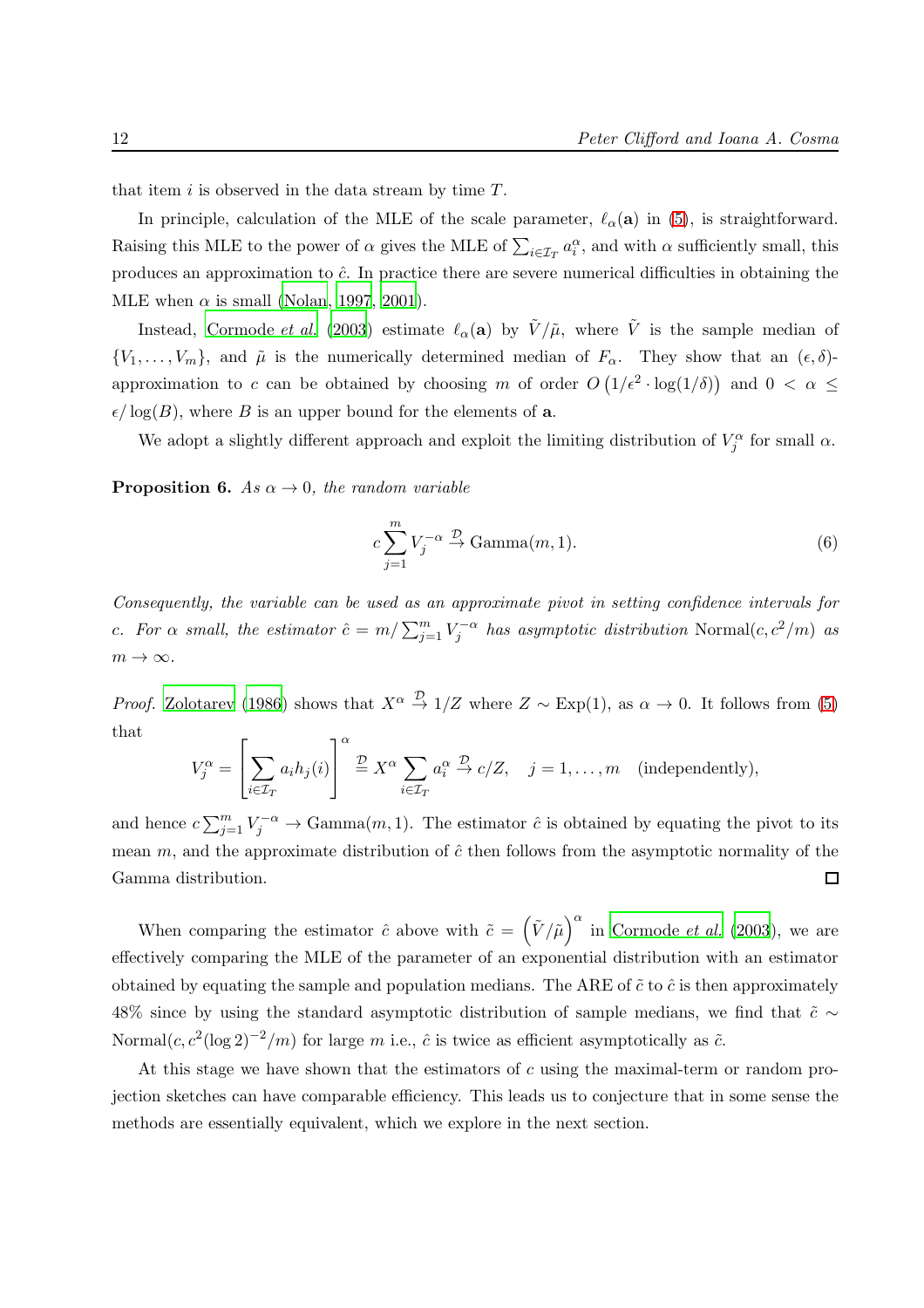# <span id="page-12-0"></span>5 Comparison of projection and maximal-term sketches

In Section [3.1](#page-4-2) we show that the efficiency of the maximal-term data sketch does not depend on the particular continuous distribution that is simulated by the hash function. For the purpose of comparison, we now hash to  $F_{\alpha}$ , in both cases. Note that we are not proposing to use this distribution directly for the maximal term estimator since it has an extremely heavy tail when  $\alpha$  is small. Storing the maximum of c such variables, for c large, would require high precision floating point numbers.

Consider a data stream in the cash register case, observed up to time  $T$ . Let a denote the accumulation vector, and c the cardinality. For  $j = 1, \ldots, m$ , let  $h_j$  be independent hash functions mapping from *I* to copies of  $X \sim F_\alpha$ , for fixed  $\alpha \in (0,1)$ . Let  $\hat{c}_p = m / \sum_{j=1}^m V_j^{-\alpha}$  be the projection estimator defined in Proposition [6](#page-11-0) and let  $\hat{c}_m$  denote the maximal-term estimator in [\(2\)](#page-6-1) where  $M_j = \max_{i \in \mathcal{I}_T} h_j^{\alpha}(i)$  and F is the distribution function of  $X^{\alpha}$ .

<span id="page-12-2"></span>**Theorem 1.** For small  $\alpha$ , the pivotal quantities for the maximal-term and projection sketches are equivalent, i.e.,

$$
c\left(\frac{m}{\hat{c}_p} - \frac{m}{\hat{c}_m}\right) = c \sum_{j=1}^m V_j^{-\alpha} + c \sum_{j=1}^m \log F(M_j) \stackrel{P}{\to} 0, \quad \text{as } \alpha \to 0,
$$

and in particular  $V_j^{-\alpha} + \log F(M_j) \stackrel{P}{\to} 0$  for each  $j = 1, \ldots, m$ .

*Proof.* Let  $M = \max_{i \in \mathcal{I}_T} X_i^{\alpha}$  be a typical maximal term in [\(2\)](#page-6-1) with  $X_i \sim F_{\alpha}, i \in \mathcal{I}_T$  and let  $\delta > 0$ be arbitrary. Since  $P(M < y) \le P(X^{\alpha} < y)$  and  $X^{-\alpha} \stackrel{\mathcal{D}}{\rightarrow} \text{Exp}(1)$  as  $\alpha \rightarrow 0$  [\(Zolotarev](#page-18-6), [1986](#page-18-6)), there are values  $\alpha_0$  and  $y_0 > 0$  such that  $P(M < y_0) < \delta$  for all  $\alpha < \alpha_0$ .

Now let  $G_{\alpha}(y)$  be the distribution function of  $X^{\alpha}$ , i.e.  $G_{\alpha} = F$  in [\(2\)](#page-6-1). Since  $X^{-\alpha} \stackrel{\mathcal{D}}{\rightarrow} \text{Exp}(1)$ , then  $G_{\alpha}(y) \to \exp(-1/y)$ , uniformly in  $y > 0$ , and consequently log  $G_{\alpha}(y) \to -1/y$  uniformly in  $y > y_0$  as  $\alpha \to 0$ . It follows, by the usual arguments, that

<span id="page-12-1"></span>
$$
\log G_{\alpha}(M) + 1/M \xrightarrow{P} 0, \quad \text{as } \alpha \to 0. \tag{7}
$$

Finally, writing  $V = \sum_{i \in \mathcal{I}_T} a_i X_i$  for the typical term in [\(5\)](#page-10-2), we have

$$
M^{1/\alpha} a_{\min} = X_{\max} a_{\min} \le V \le X_{\max} \sum_{i \in \mathcal{I}_T} a_i = M^{1/\alpha} \sum_{i \in \mathcal{I}_T} a_i,
$$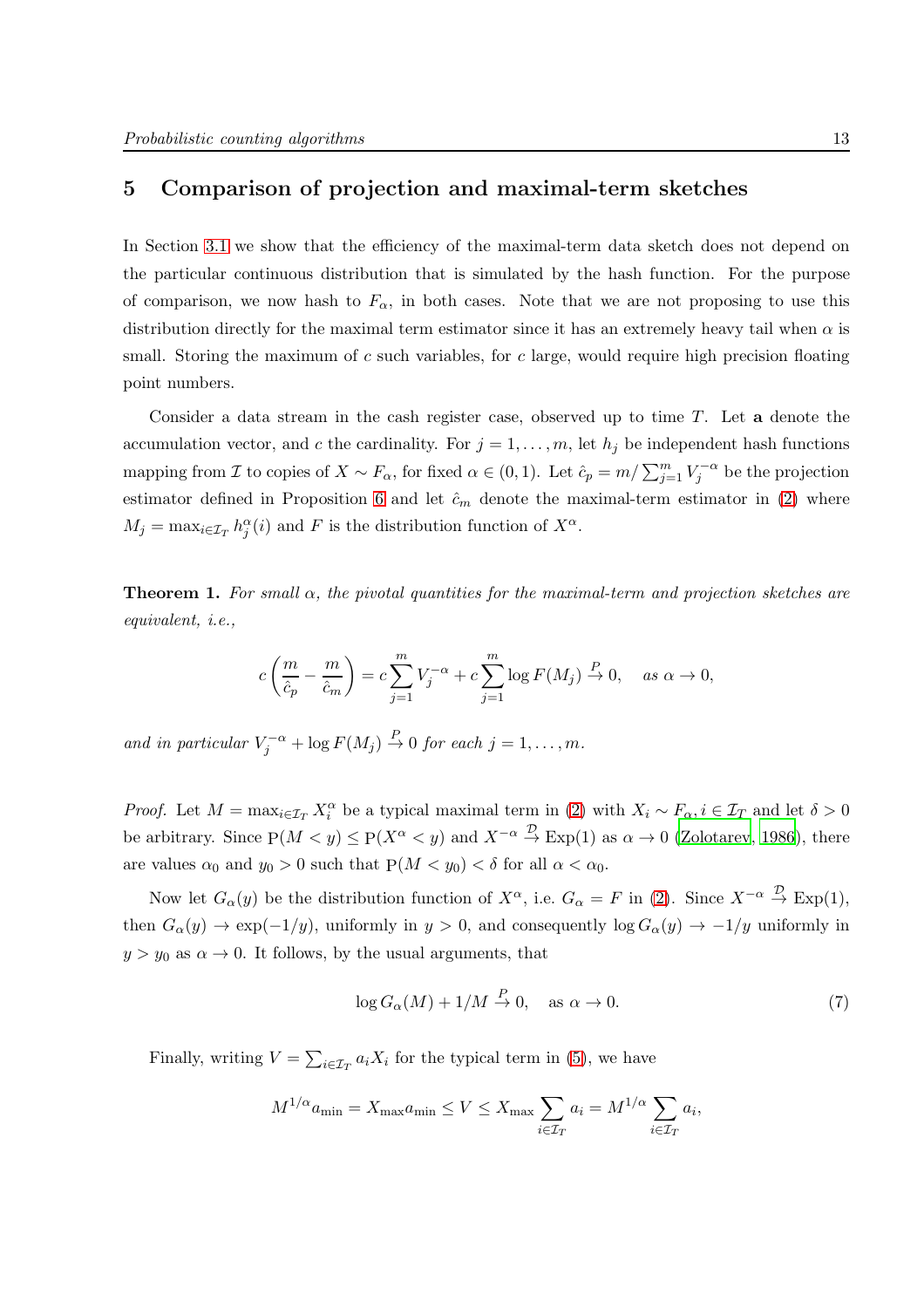where  $X_{\text{max}} = \max_{i \in I_T} X_i$  and  $a_{\text{min}} = \min_{i \in I_T} a_i$ . It follows that

<span id="page-13-1"></span>
$$
a_{\min}^{\alpha} \le V^{\alpha}/M \le \left(\sum_{i \in \mathcal{I}_T} a_i\right)^{\alpha},\tag{8}
$$

and as  $\alpha \to 0$ ,  $V^{\alpha}/M \to 1$ . Since both M and  $V^{\alpha}$  have proper limiting distributions, this implies that  $V^{-\alpha} - M^{-1} \stackrel{P}{\to} 0$  as  $\alpha \to 0$ , and together with [\(7\)](#page-12-1) we have  $\log F(M) + V^{-\alpha} \stackrel{P}{\to} 0$  as  $\alpha \to 0$ . We have established that the terms in the summations are individually equivalent for small  $\alpha$  and since the number of terms,  $m$ , is finite, the result is proved.  $\Box$ 

Note that the specific values of  $d_t > 0$  are unimportant in determining the cardinality. For practical purposes, positive values of  $d_t$  can be taken to be 1 and this may have the effect of improving the bounds in [\(8\)](#page-13-1).

# <span id="page-13-0"></span>6 Empirical study

Table [2](#page-14-1) presents the results of an empirical study comparing various cardinality estimation algorithms on simulated data sets of exact cardinality ranging from  $10^4$  to  $5 \times 10^7$ . We compare the performance of our estimators from Propositions [1,](#page-5-0) [4,](#page-8-1) and [6,](#page-11-0) against that of the Hyper-LogLog [\(Flajolet](#page-17-4) et al., [2007](#page-17-4)), MinCount [\(Giroire, 2009\)](#page-17-1), and median [\(Cormode](#page-16-2) et al., [2003](#page-16-2)) estimators. We also compute the LogLog estimator (Durand  $&$  Flajolet, [2003\)](#page-16-4), and find that its performance is not comparable; the percent error is consistently above 20%, and as high as 50% for the low end of cardinalities (results not shown). Furthermore, we compute the maximal-term estimator with hashing to the positive,  $\alpha$ -stable distribution ( $\alpha = 0.05$ ); this estimator is compared to the random projection estimator in Theorem [1.](#page-12-2) Again, results are not shown; the positive,  $\alpha$ -stable distribution, for  $\alpha$  close to zero, is very heavy tailed, and numerical difficulties are encountered in estimating the cumulative distribution function in the tail. Computations are performed on a 64GB supercomputer; the code is written in C, and uses the GSL library, and R [\(http://www.r-project.org/\)](http://www.r-project.org/) packages. The data is simulated in R.

Overall, the performance of these algorithms is impressive, particularly on large scales, where a data sketch of size 16384 suffices to estimate cardinality values up to  $5 \times 10^7$  with extremely high accuracy. From the results on asymptotic efficiency, we expect that, with 95% confidence, our estimates are within 8.66, 6.12, 4.33, 2.17, and 1.53% for  $m \in \{2^9, 2^{10}, 2^{11}, 2^{13}, 2^{14}\}$ , respectively, regardless of the size of c. For small scales, the Hyper-LogLog estimator is clearly outperformed by the other estimators. For the approach based on hashing and storing order statistics, the estimators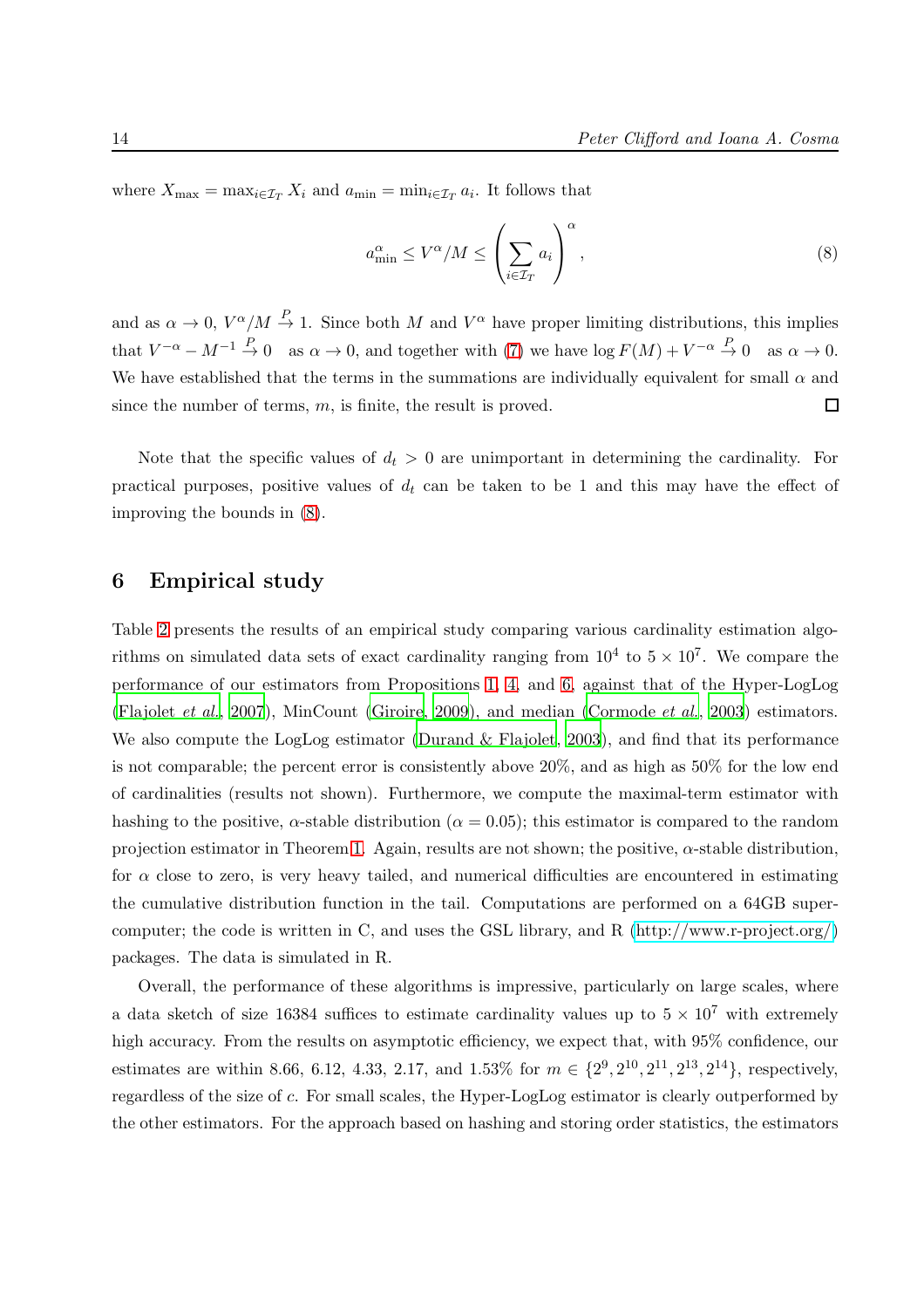<span id="page-14-1"></span>Table 2: Comparison of cardinality estimation algorithms on simulated data sets: maximal-term estimators with hashing to the exponential distribution of mean 1, and to the geometric distribution  $(\rho = 1.1)$ , Hyper-LogLog [\(Flajolet](#page-17-4) *et al.*, [2007\)](#page-17-4), MinCount [\(Giroire](#page-17-1), [2009](#page-17-1)), and random projections estimators (Proposition [6](#page-11-0) and median estimator of [Cormode](#page-16-2) et al. [\(2003](#page-16-2))) with hashing to the positive,  $\alpha$ -stable distribution ( $\alpha = 0.05$ ). The percent error appears in brackets.

| $\mathfrak{c}$  | m        | $\hat{c}$ | $\hat{c}$ | Hyper-LogLog | MinCount | $\hat{c}$ | $\tilde{c}$ |
|-----------------|----------|-----------|-----------|--------------|----------|-----------|-------------|
|                 |          | (Prop. 1) | (Prop. 4) |              |          | (Prop. 6) | (Sec. 4)    |
| $10^{4}$        | $2^9$    | 9543      | 9553      | 8040         | 10261    | 10837     | 10261       |
|                 |          | (4.56)    | (4.47)    | (19.6)       | (2.61)   | (8.36)    | (2.61)      |
| $5\times10^4$   | $2^9$    | 50190     | 50144     | 43754        | 48594    | 51436     | 51349       |
|                 |          | (0.378)   | (0.288)   | (12.5)       | (2.81)   | (2.87)    | (2.70)      |
| $10^{5}$        | $2^{10}$ | 102761    | 102916    | 102122       | 98113    | 98527     | 110363      |
|                 |          | (2.76)    | (2.92)    | (2.12)       | (1.89)   | (1.47)    | (10.36)     |
| $5 \times 10^5$ | $2^{11}$ | 512056    | 511988    | 431965       | 499698   | 493066    | 502999      |
|                 |          | (2.41)    | (2.40)    | (13.6)       | (0.0602) | (1.39)    | (0.600)     |
| 10 <sup>6</sup> | $2^{13}$ | 994803    | 994702    | 992408       | 1004610  | 971817    | 1002570     |
|                 |          | (0.520)   | (0.530)   | (0.759)      | (0.461)  | (2.82)    | (0.257)     |
| $5 \times 10^6$ | $2^{14}$ | 5001560   | 4992499   | 4727310      | 5001000  | 4924112   | 5019670     |
|                 |          | (0.0311)  | (0.150)   | (5.45)       | (0.0200) | (1.52)    | (0.393)     |
| $10^{7}$        | $2^{14}$ | 9992780   | 9965677   | 9313600      | 10102100 | 9826337   | 9725290     |
|                 |          | (0.0722)  | (0.343)   | (6.86)       | (1.02)   | (1.74)    | (2.75)      |
| $5 \times 10^7$ | $2^{14}$ | 50666000  | 50221623  | 47764000     | 50118300 | 49258239  | 46677800    |
|                 |          | (1.33)    | (0.443)   | (4.47)       | (0.237)  | (1.48)    | (6.64)      |

of Propositions [1](#page-5-0) and [4](#page-8-1) have comparable performance to the MinCount estimator. Similarly, for the approach based on random projections and the stable distribution, the estimator of Proposition [6](#page-11-0) has comparable performance to the median estimator of [Cormode](#page-16-2) *et al.* [\(2003](#page-16-2)). Both in terms of performance, and storage requirements, we prefer the maximal-term estimator of Proposition [4](#page-8-1) with hashing to the Geometric distribution.

# <span id="page-14-0"></span>7 Conclusion

In this paper we discuss the problem of cardinality estimation over streaming data, under the assumption that the size of the data precludes the possibility of maintaining a comprehensive list of all distinct data elements observed. Probabilistic counting algorithms process data elements on the fly in three steps: (i) hash each data element to a copy of a pseudo-random variable, (ii) update a low-dimensional data sketch of the stream, and (iii) discard the data element. For this purpose, we present two approaches: indirect record keeping using pseudo-random variates and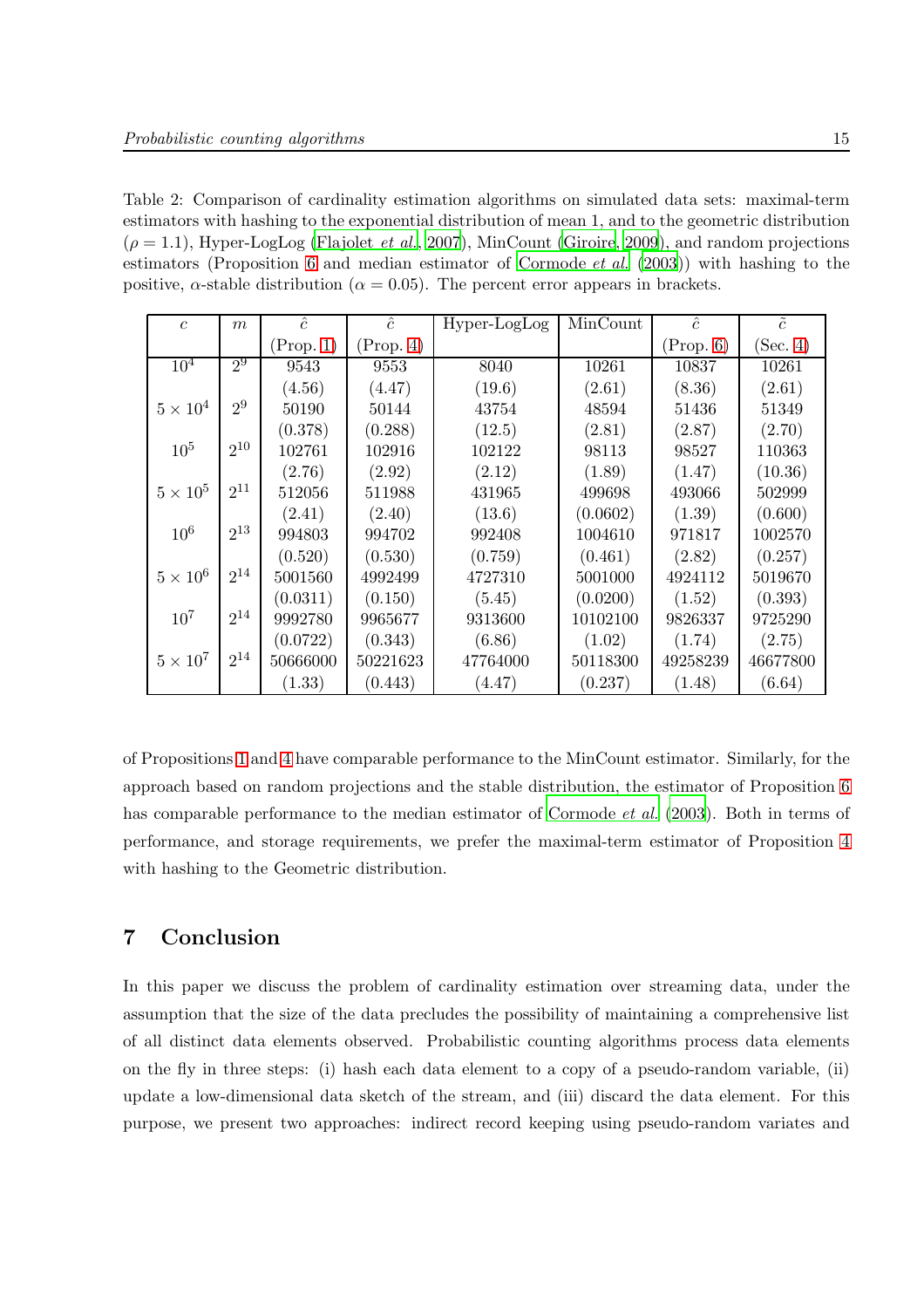storing either selected order statistics, or random projections. Both approaches exploit the idea of hashing via the method of seeding. The data sketch is a random sample of variables whose distribution is parameterised by the cardinality as unknown parameter, and we derive estimators of the cardinality in a conventional statistical framework. We believe that hashing and data sketching are novel ideas in the statistics literature, and offer great potential for further development in problems of dimension reduction, and online data analysis.

We analyse the statistical properties of our estimators in terms of Fisher information, asymptotic relative efficiency, and error bounds on the estimation error, and the computational properties in terms of recursive computability and storage requirements. Compared to existing algorithms that employ the same approaches to cardinality estimation, our estimators outperform in terms of ARE with one exception: the probabilistic counting algorithm of Flajolet  $\&$  Martin (1985) that stores a bitmap table, and therefore is far more computationally expensive. Finally, we demonstrate an unexpected link between the method of maximal-term sketching based on hashing to the  $F_{\alpha}$ distribution, and the method of random projections, showing that the two methods are essentially the same when  $\alpha$  is small. However, since there is no gain in efficiency for the maximal-term sketch in using the  $F_{\alpha}$  distribution, rather than the simpler  $U(0, 1)$  distribution, as shown in Section [3.1,](#page-4-2) the latter is to be preferred. Moreover, since we show in Section [3.2](#page-7-0) that discrete hash functions are capable of comparable efficiency but with reduced storage requirements, discrete maximal-term methods must be the method of choice. In fact, algorithms implementing our estimation procedure with discrete maximal-term sketching and geometric hashing attain the tight lower bound on storage requirements for cardinality estimation. An empirical study estimating cardinalities up to  $5 \times 10^7$ supports our theoretical results.

### Acknowledgement

The authors would like to thank Professor Steffen Lauritzen for insightful discussions, and the referees for suggestions that have significantly improved the paper. Ioana Cosma would like to thank the Department of Statistics at University of Oxford for funding via the Teaching Assistant Bursary scheme.

# References

<span id="page-15-0"></span>Aggarwal, C. C. (2007). Data streams: Models and Algorithms. Springer-Verlag, New York.

<span id="page-15-1"></span>Akella, A., Bharambe, A., Reiter, M. & Seshan, S. (2003). Detecting DDoS attacks on ISP networks.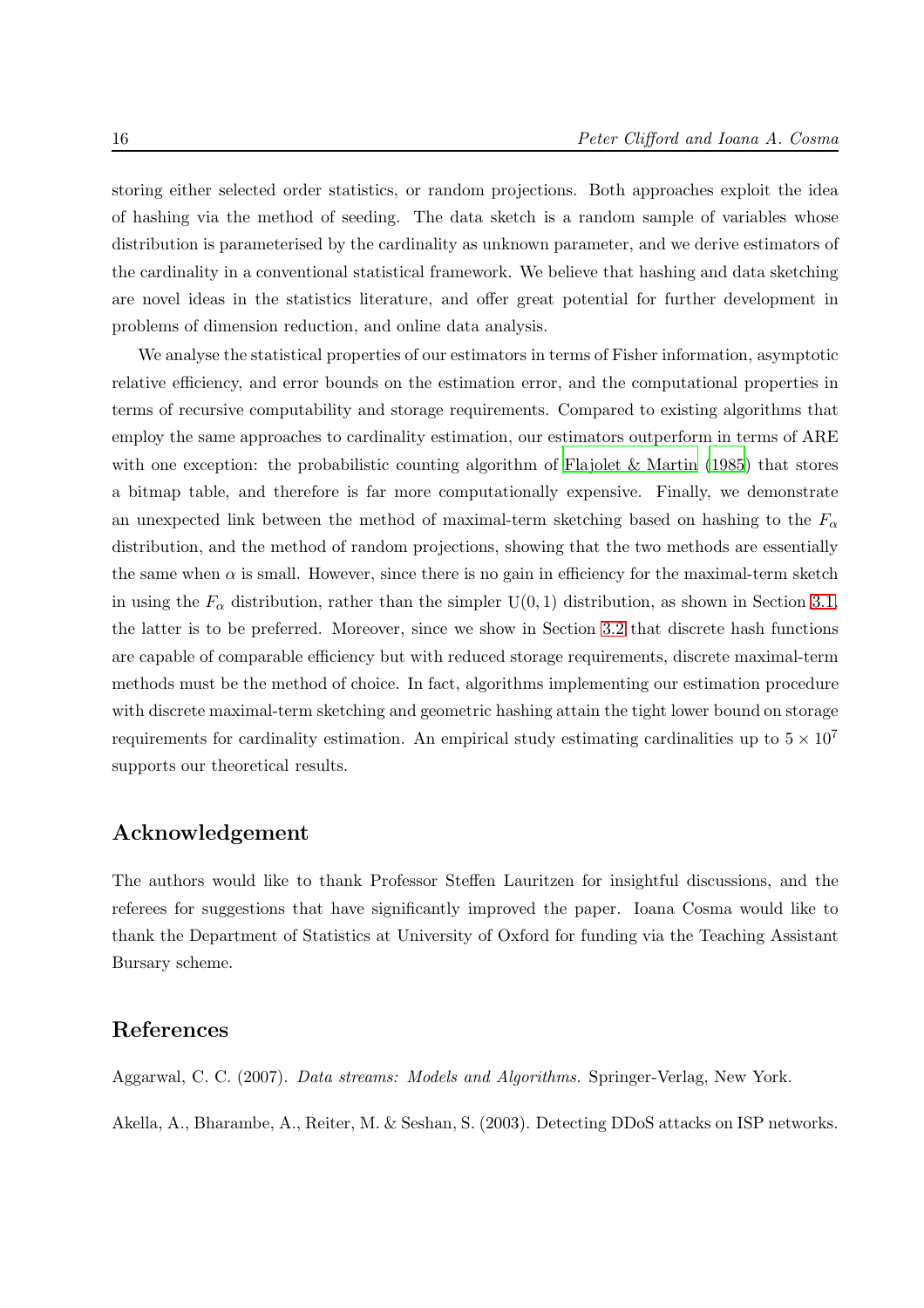In ACM SIGMOD/PODS Workshop on Management and Processing of Data Streams (MPDS). San Diego, California.

- <span id="page-16-7"></span>Alon, N., Matias, Y. & Szegedy, M. (1999). The space complexity of approximating the frequency moments. J. Comput. System Sci. 58, 137-147.
- <span id="page-16-8"></span>Bar Youssef, Z., Jayram, T. S., Kumar, R., Sivakumar, D. & Trevisan, L. (2002). Counting distinct elements in a data stream. Lecture Notes in Comput. Sci. 2483, 1–10.
- <span id="page-16-3"></span>Carter, J. L. & Wegman, M. N. (1979). Universal classes of hash functions. J. Comput. System Sci. 18, 143–154.
- <span id="page-16-6"></span>Chassaing, P. & Gerin, L. (2006). Efficient estimation of the cardinality of large data sets. In Proceedings of 4th Colloquium on Mathematics and Computer Science, vol. AG of Discrete Mathematics and Theoretical Computer Science Proceedings (DMTCS). pp. 419–422.
- <span id="page-16-5"></span>Chen, A. & Cao, J. (2009). Distinct counting with a self-learning bitmap. In Proceedings of IEEE International Conference on Data Engineering. pp. 1171–1174.
- <span id="page-16-10"></span>Chernoff, H. (1952). A measure of asymptotic efficiency for tests of a hypothesis based on the sum of observations. Annals of Mathematical Statistics 23, 493–507.
- <span id="page-16-2"></span>Cormode, G., Datar, M., Indyk, P. & Muthukrishnan, S. (2003). Comparing data streams using Hamming norms (how to zero in). IEEE Transactions on Knowledge and Data Engineering 15, 529–540.
- <span id="page-16-1"></span>Cormode, G. & Muthukrishnan, S. (2005a). An improved data stream summary: the Count-Min sketch and its applications. J. Algorithms 55, 58–75.
- <span id="page-16-0"></span>Cormode, G. & Muthukrishnan, S. (2005b). What's new: Finding significant differences in network data streams. IEEE/ACM Transactions on Networking  $(TON)$  13, 1219–1232.
- <span id="page-16-4"></span>Durand, M. & Flajolet, P. (2003). Loglog counting of large cardinalities. Lecture Notes in Comput. Sci. 2832, 605–617.
- <span id="page-16-11"></span>Feller, W. (1971). An introduction to probability theory and its applications, vol. 2. John Wiley  $\&$ Sons, Inc., New York, 2nd edn.
- <span id="page-16-9"></span>Fisher, R. A. (1925). Theory of statistical estimation. *Math. Proc. Cambridge Philos. Soc.* 22, 700–725.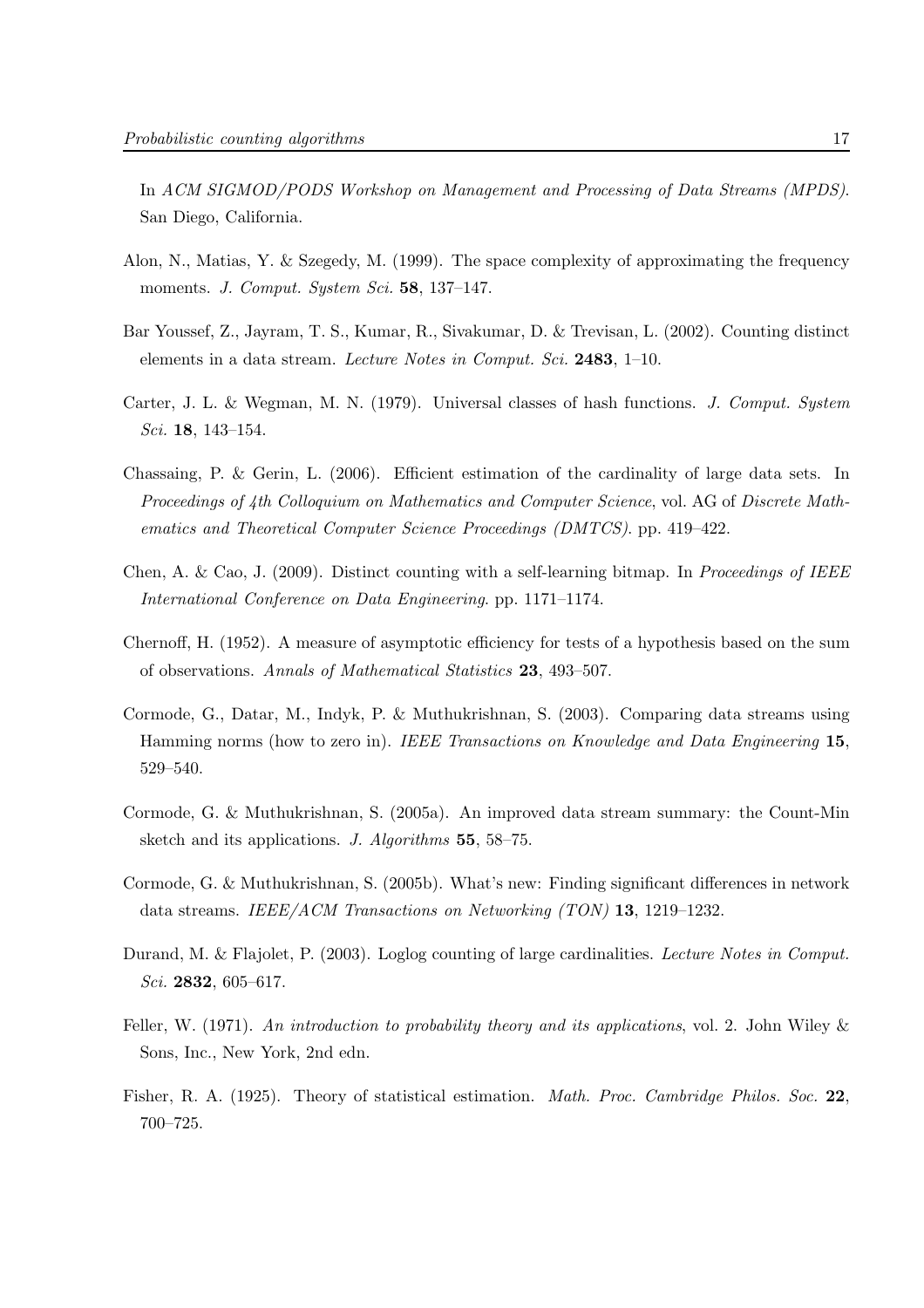- <span id="page-17-4"></span>Flajolet, P., Fusy, E., Gandouet, O. & Meunier, F. (2007). HyperLogLog: the analysis of a nearoptimal cardinality estimation algorithm. In Proceedings of Conference on Analysis of Algorithms, vol. AH of Discrete Mathematics and Theoretical Computer Science Proceedings (DMTCS). pp. 127–146.
- <span id="page-17-2"></span>Flajolet, P. & Martin, G. N. (1985). Probabilistic counting algorithms for database applications. J. Comput. System Sci. 31, 182–209.
- <span id="page-17-1"></span>Giroire, F. (2009). Order statistics and estimating cardinalities of massive data sets. Discrete Appl. Math. 157, 406–427.
- <span id="page-17-8"></span>Hammersley, J. M. (1950). On estimating restricted parameters. J. Roy. Statist. Soc. Ser. B 12, 192–240.
- <span id="page-17-0"></span>Harvey, N. J. A., Nelson, J. & Onak, K. (2008). Sketching and streaming entropy via approximation theory. In 49th Annual IEEE Symposium on Foundations of Computer Science (FOCS). pp. 489– 498.
- <span id="page-17-5"></span>Indyk, P. (2006). Stable distributions, pseudorandom generators, embeddings, and data stream computation. J. ACM 53, 307–323.
- <span id="page-17-6"></span>Indyk, P. & Woodruff, D. P. (2003). Tight lower bounds for the distinct elements problem. In Annual Symposium on Foundations of Computer Science (FOCS), vol. 44. Cambridge, MA, USA, pp. 283–289.
- <span id="page-17-7"></span>Kane, D. M., Nelson, J. & Woodruff, D. P. (2010). An optimal algorithm for the distinct elements problem. In Proceedings of the 29th Symposium on Principles of Database Systems (PODS). Indiana, USA, pp. 41–52.
- <span id="page-17-11"></span>Kirschenhofer, P. & Prodinger, H. (1993). A result in order statistics related to probabilistic counting. Computing 51, 15–27.
- <span id="page-17-3"></span>Knuth, D. E. (1998). The art of computer programming: Sorting and searching, vol. 3. Addison-Wesley, Massachusetts, 2nd edn.
- <span id="page-17-9"></span>Lauritzen, S. L. (1988). Extremal families and systems of sufficient statistics. In Lecture notes in statist., vol. 49. Springer, New York.
- <span id="page-17-10"></span>Lehmann, E. L. & Scheffé, H. (1950). Completeness, similar regions and unbiased estimation. Part I.  $Sankhy\bar{a}$  10, 305–340.